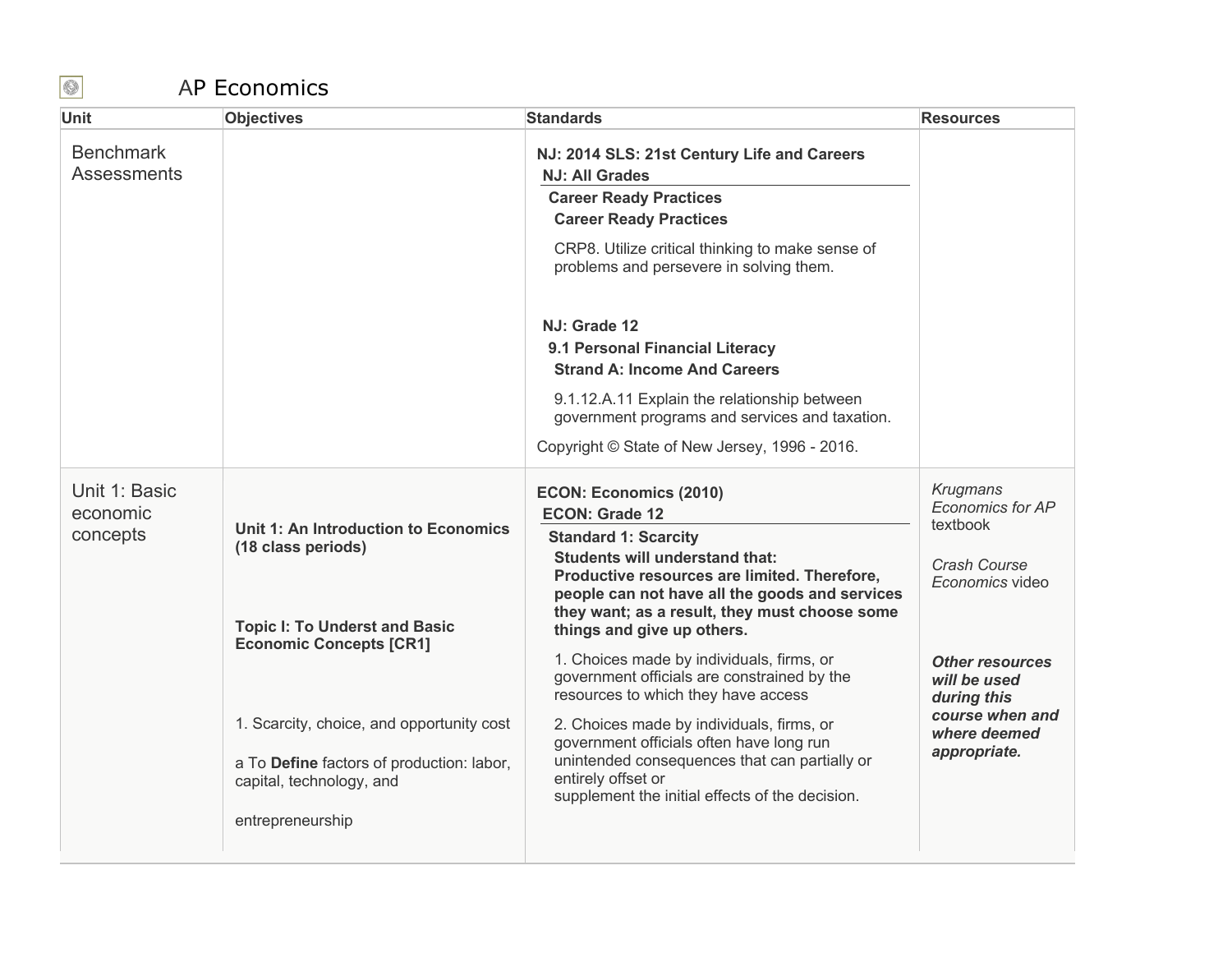| Unit 2: Supply<br>and Demand &<br>Equilibrium | Topic II: Demand, Supply and price<br>determination (market equilibrium)<br>1. Demand: To Define and<br>illustrate demand through<br>schedules and<br>Graphs.<br>To Differentiate between a<br>$1_{-}$<br>change in quantity demanded<br>and a change in demand.<br>To <b>Illustrate</b> these<br>$b_{\cdot}$<br>changes graphically and explain in<br>words<br>To Identify and explain<br>$\mathbf{C}$<br>the determinants of demand: price<br>of goods,<br>Prices of related goods,<br>income, consumer taste,<br>consumer<br>Expectations, number of<br>buyers. | <b>ECON: Economics (2010)</b><br><b>ECON: Grade 12</b><br><b>Standard 2: Decision Making</b><br><b>Students will understand that:</b><br>Effective decision making requires comparing<br>the additional costs of alternatives with the<br>additional benefits. Many choices involve doing<br>a little more or a little less of something: few<br>choices are "all or nothing" decisions.<br>1. To produce the profit-maximizing level of output<br>and hire the optimal number of workers, and other<br>resources, producers must compare the marginal<br>benefits and marginal costs of producing a little<br>more with the marginal benefits and marginal costs<br>of producing a little less.<br>2. To determine the optimal level of a public policy<br>program, voters and government officials must<br>compare the marginal benefits and marginal costs<br>of providing a little more of a little less of the<br>program's services.<br>3. To compare marginal benefits with marginal<br>costs that are realized at different times, benefits<br>and costs must be adjusted to reflect their values<br>at the time a decision is made about them. The<br>adjustment reflects expected returns to investment<br>compounded over time.<br>4. Costs that have already been incurred and<br>benefits that have already been received are sunk<br>and irrelevant for decisions about the future. | Krugmans<br><b>Macroeconomics</b><br>for AP<br>Jacob Clifford's<br>youtube video<br>series |
|-----------------------------------------------|--------------------------------------------------------------------------------------------------------------------------------------------------------------------------------------------------------------------------------------------------------------------------------------------------------------------------------------------------------------------------------------------------------------------------------------------------------------------------------------------------------------------------------------------------------------------|---------------------------------------------------------------------------------------------------------------------------------------------------------------------------------------------------------------------------------------------------------------------------------------------------------------------------------------------------------------------------------------------------------------------------------------------------------------------------------------------------------------------------------------------------------------------------------------------------------------------------------------------------------------------------------------------------------------------------------------------------------------------------------------------------------------------------------------------------------------------------------------------------------------------------------------------------------------------------------------------------------------------------------------------------------------------------------------------------------------------------------------------------------------------------------------------------------------------------------------------------------------------------------------------------------------------------------------------------------------------------------------------------|--------------------------------------------------------------------------------------------|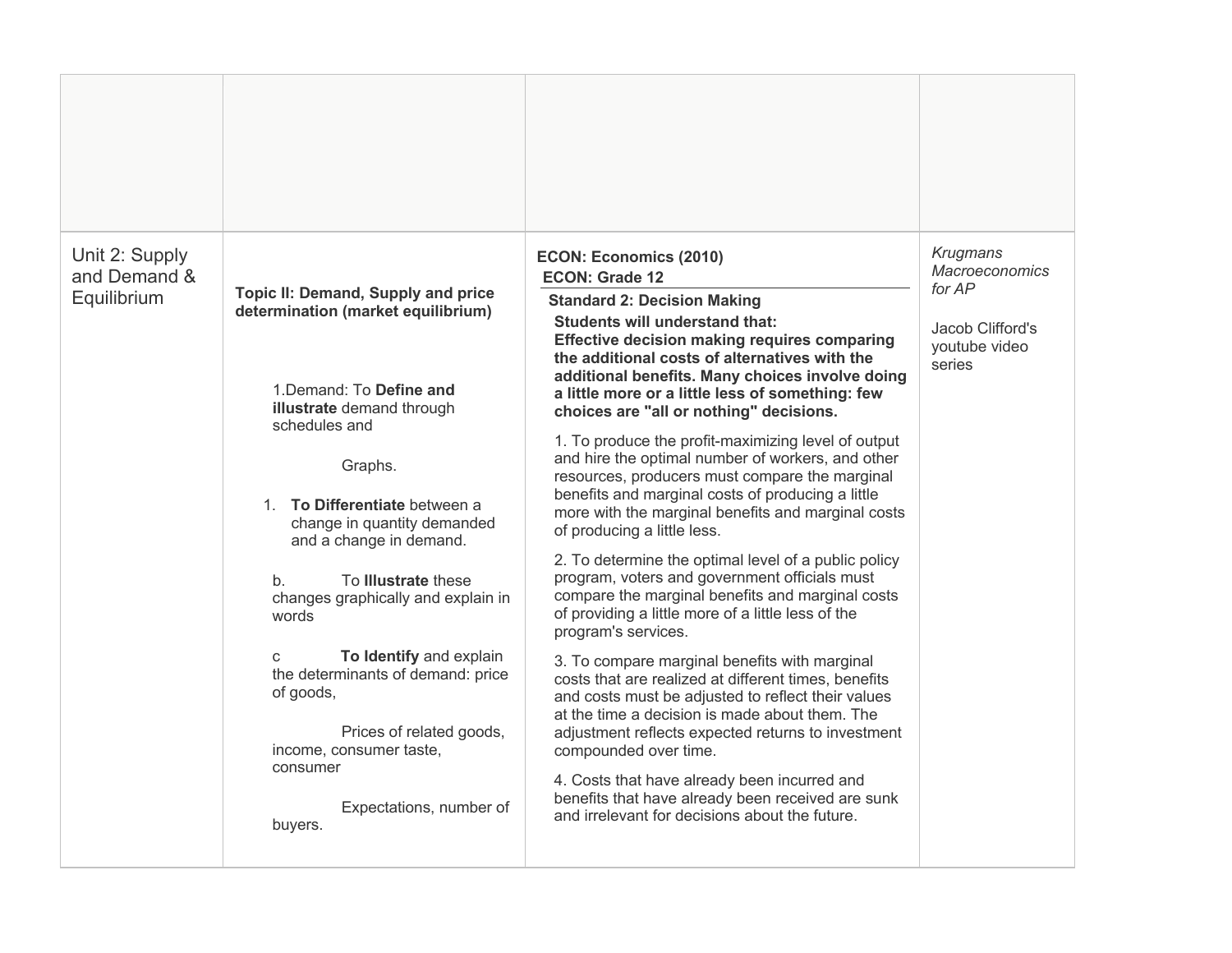| 2. Supply: Define and illustrate<br>supply through schedules and<br>graphs.                                                                                                                                                                                                                            | Copyright 2013. Council for Economic Education. All<br>Rights Reserved.<br>http://councilforeconed.org/resource/national-<br>standards-for-financial-literacy/<br><b>Interdisciplinary Standard (AP ECON).docx</b> |  |
|--------------------------------------------------------------------------------------------------------------------------------------------------------------------------------------------------------------------------------------------------------------------------------------------------------|--------------------------------------------------------------------------------------------------------------------------------------------------------------------------------------------------------------------|--|
| To Examine the<br>a.<br>relationship between quantity supplied<br>and price<br><b>To Differentiate</b><br>$\mathsf{b}$<br>between a change in quantity<br>demanded and a<br>change in demand.<br>To Identify and explain<br>C.<br>the determinates of supply: price<br>of goods,<br>imput prices(land, |                                                                                                                                                                                                                    |  |
| labor, and capital),<br>technology, producer<br>expectations.<br>To Illustrate these<br>b.<br>changes graphically and explain in<br>words.<br>3. Equilibrium Price and Quantity:<br>To Define and illustrate equilibrium                                                                               |                                                                                                                                                                                                                    |  |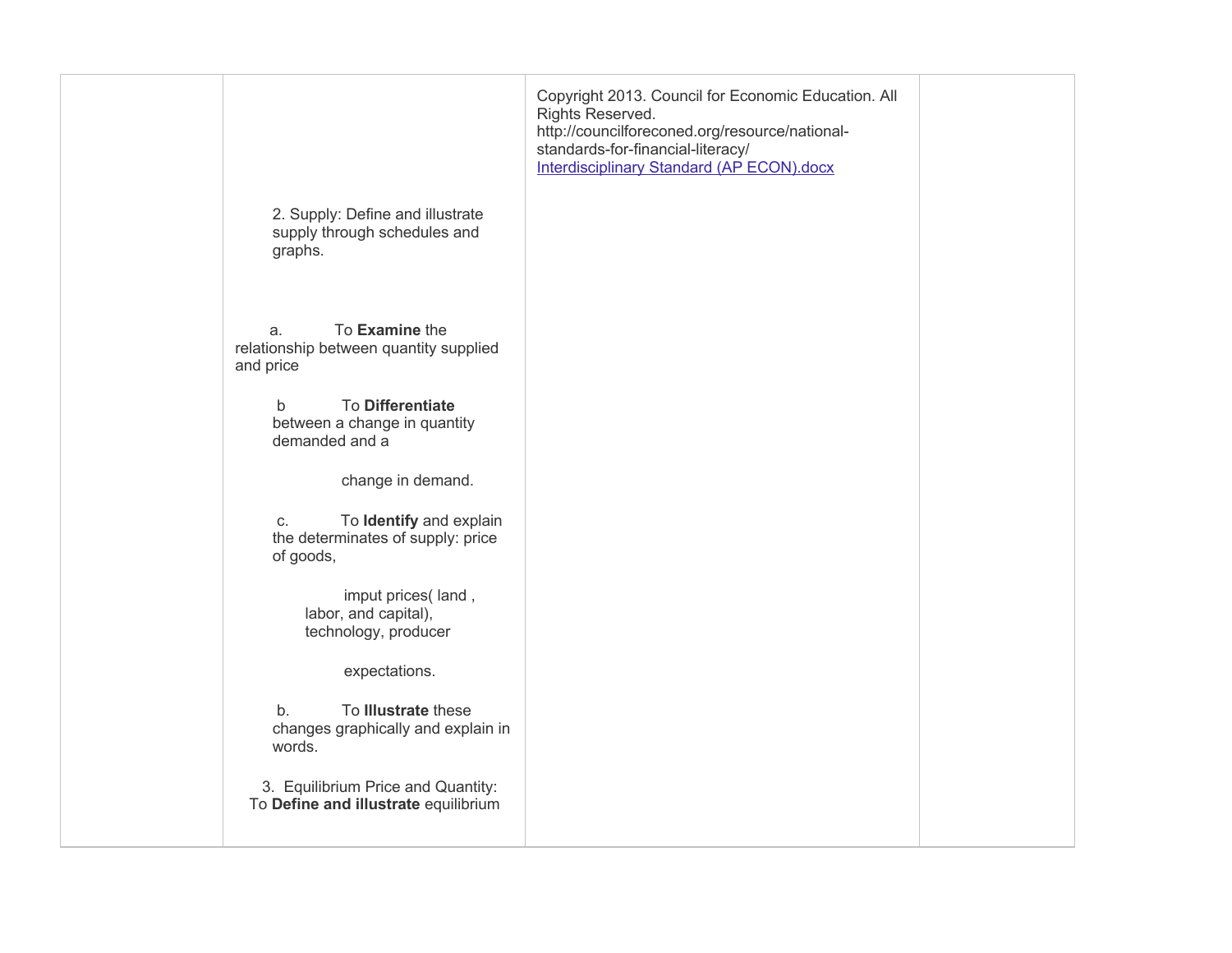| [CR2]     | through schedules and graphs.<br>To Define surpluses<br>a                                                                                                                        |  |
|-----------|----------------------------------------------------------------------------------------------------------------------------------------------------------------------------------|--|
|           | and shortages.<br>To Define the effects of<br>$\mathsf{b}$<br>surpluses and shortages on<br>price and quantities.                                                                |  |
|           | To Interpret the effects<br>$\mathbf C$<br>of a price floor and price<br>ceiling on                                                                                              |  |
| quantity. | equilibrium price and                                                                                                                                                            |  |
|           | 1. To Illustrate the effect on<br>equilibrium of changes in<br>determinates of demand.<br>2. To Illustrate the effect on<br>equilibrium of changers in<br>determinates o supply. |  |
|           |                                                                                                                                                                                  |  |
|           |                                                                                                                                                                                  |  |
|           |                                                                                                                                                                                  |  |
|           |                                                                                                                                                                                  |  |
|           |                                                                                                                                                                                  |  |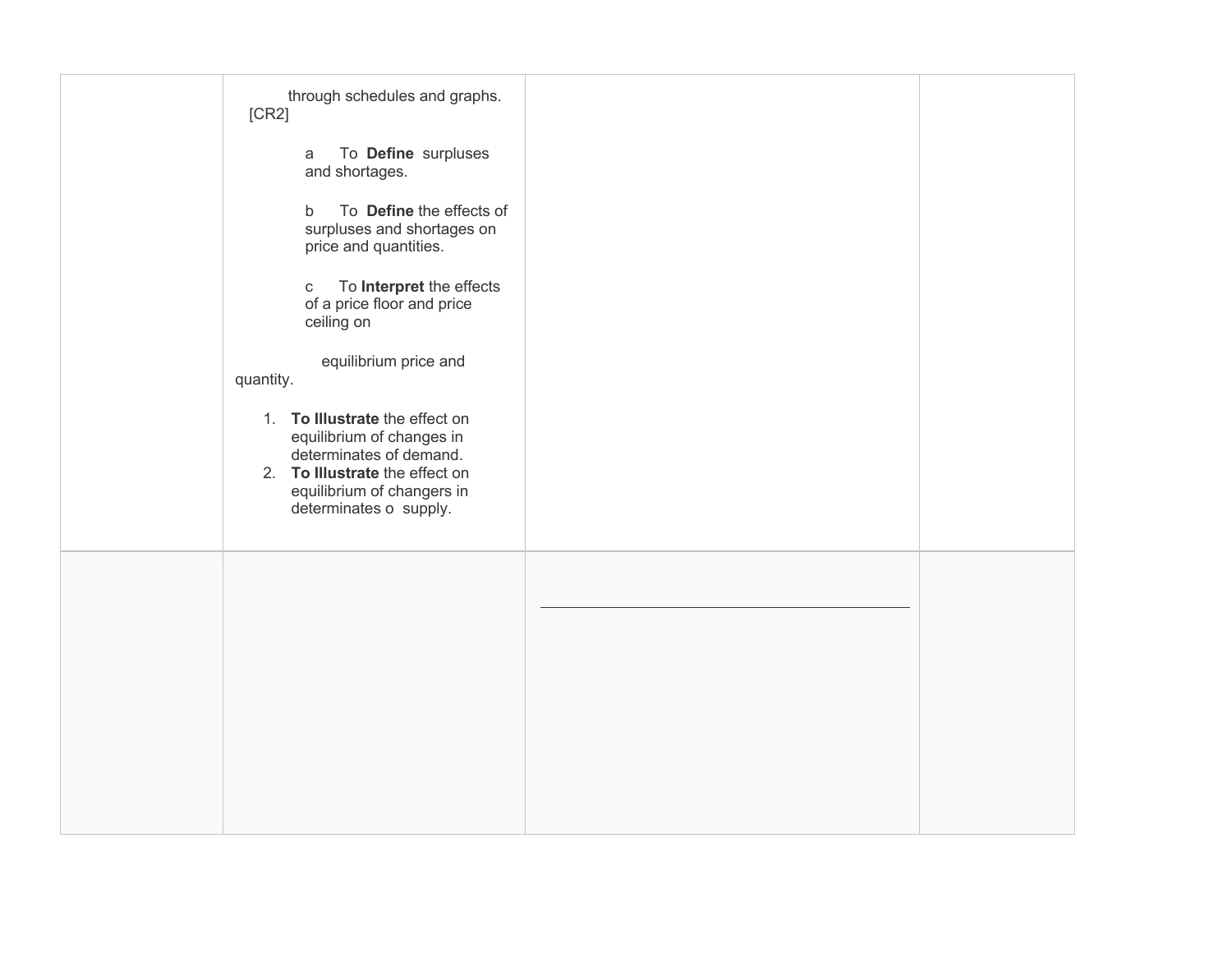|  | Explain their answer to the following question: If<br>you were going to lend \$100 to someone for a<br>year, would you ask for more or less interest if you<br>expected the prices of most things you buy to rise<br>substantially over the year?<br>For each of the following cases, tell who would be<br>harmed by an unexpected 10 percent inflation rate,<br>who would benefit, and explain why: (1) Mike's<br>retirement income is \$24,000 a year; (2) Bonnie<br>borrowed \$5,000 last year and must pay it back at<br>the end of this year; (3) John lent the \$5,000 to<br>Bonnie last year and will be paid back at the end of<br>this year; (4) Bob and Mary bought several houses<br>as an investment 10 years ago, and now they plan<br>to sell them; (5) businesses selling consumer<br>products such as clothing and food. |  |
|--|------------------------------------------------------------------------------------------------------------------------------------------------------------------------------------------------------------------------------------------------------------------------------------------------------------------------------------------------------------------------------------------------------------------------------------------------------------------------------------------------------------------------------------------------------------------------------------------------------------------------------------------------------------------------------------------------------------------------------------------------------------------------------------------------------------------------------------------|--|
|  | 7. Identify assets people can buy to protect<br>themselves financially against inflation and discuss<br>how much time people spent with this problem in<br>times of high inflation compared to times of low<br>inflation.                                                                                                                                                                                                                                                                                                                                                                                                                                                                                                                                                                                                                |  |
|  | <b>Standard 20: Fiscal and Monetary Policy</b><br><b>Students will understand that:</b><br>Federal government budgetary policy and the<br><b>Federal Reserve System?s monetary policy</b><br>influence the overall levels of employment,<br>output, and prices.                                                                                                                                                                                                                                                                                                                                                                                                                                                                                                                                                                          |  |
|  | 1. Fiscal policies are decisions to change spending<br>and tax levels by the federal government. These<br>decisions are adopted to influence national levels<br>of output, employment, and prices.                                                                                                                                                                                                                                                                                                                                                                                                                                                                                                                                                                                                                                       |  |
|  | 2. In the short run, increasing federal spending<br>and/or reducing taxes can promote more<br>employment and output, but these policies also put<br>upward pressure on the price level and interest<br>rates. Decreased federal spending and/or<br>increased taxes tend to lower price levels and<br>interest rates, but they reduce employment and<br>output levels in the short run.                                                                                                                                                                                                                                                                                                                                                                                                                                                   |  |
|  |                                                                                                                                                                                                                                                                                                                                                                                                                                                                                                                                                                                                                                                                                                                                                                                                                                          |  |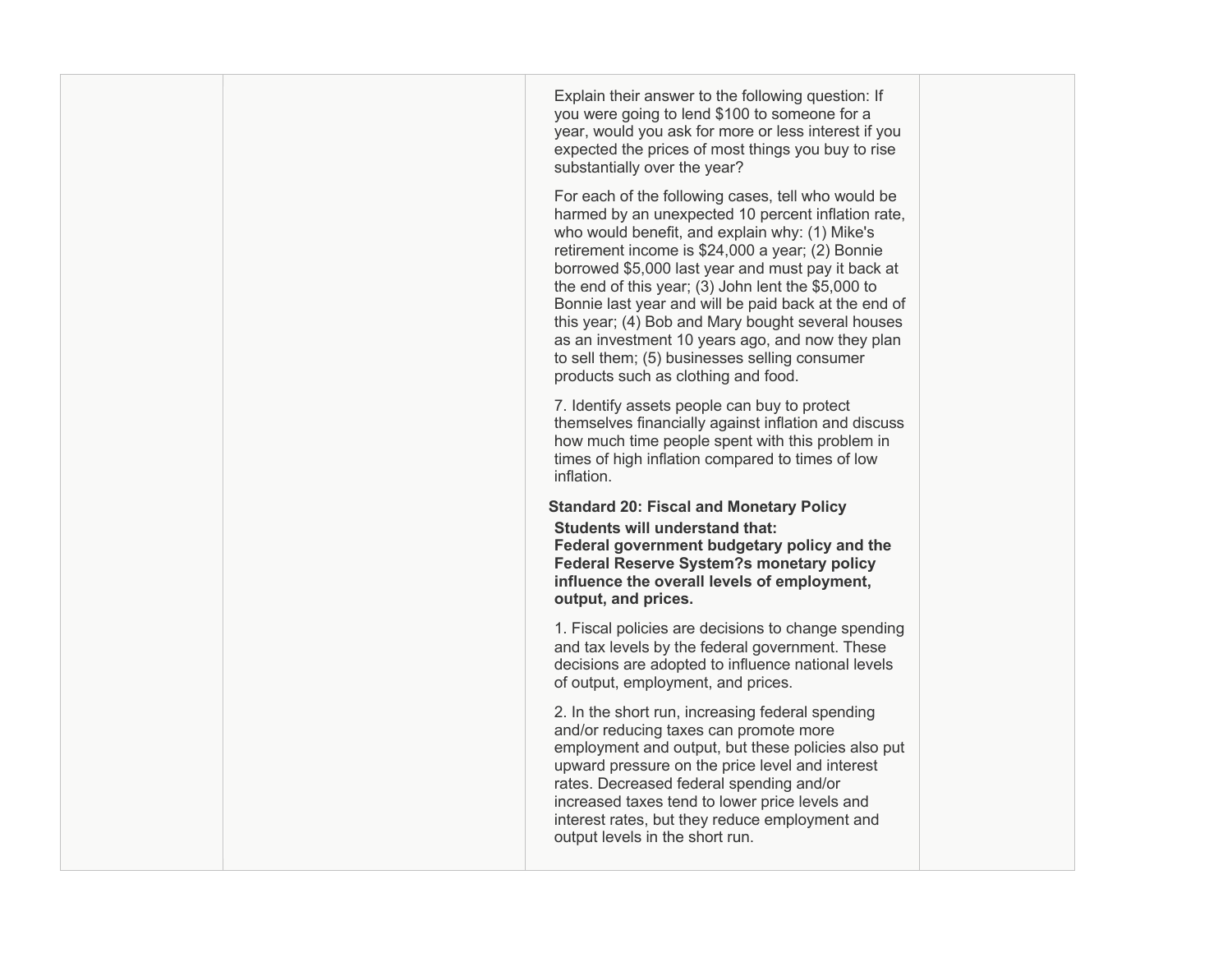|  | 3. Over time, the interest-rate effects of<br>expansionary fiscal policy may lead to changes in<br>private investment spending that offsets the output<br>and employment effects of fiscal policy.                                                                                                                                                                                                                |  |
|--|-------------------------------------------------------------------------------------------------------------------------------------------------------------------------------------------------------------------------------------------------------------------------------------------------------------------------------------------------------------------------------------------------------------------|--|
|  | 4. The federal government's annual budget is<br>balanced when its revenues from taxes and user<br>fees equal its expenditures. The government runs<br>a budget deficit when its expenditures exceed its<br>revenues. The government runs a surplus when its<br>revenues exceed its expenditures.                                                                                                                  |  |
|  | 5. When the government runs a budget deficit, it<br>must borrow to finance that deficit.                                                                                                                                                                                                                                                                                                                          |  |
|  | 6. The national debt is the accumulated sum of all<br>its past annual deficits and surpluses.                                                                                                                                                                                                                                                                                                                     |  |
|  | In the long-run, inflation results from increases in a<br>nation's money supply that exceed increases in its<br>output of goods and services.                                                                                                                                                                                                                                                                     |  |
|  | 7. Monetary policies are decisions by the Federal<br>Reserve System that lead to changes in the supply<br>of money and the availability of credit. Changes in<br>the money supply can influence overall levels of<br>spending, employment, and prices in the economy<br>by inducing changes in interest rates charged for<br>credit, and by affecting the levels of personal and<br>business investment spending. |  |
|  | The major monetary policy tool that the Federal<br>Reserve System uses is open market purchases or<br>sales of government securities. Other policy tools<br>used by the Federal Reserve System include<br>increasing or decreasing the discount rate charged<br>on loans it makes to commercial banks and raising<br>or lowering reserve requirements for commercial<br>banks.                                    |  |
|  | Students will be able to use this knowledge to:<br>Anticipate the impact of federal government<br>and Federal Reserve System macroeconomic<br>policy decisions on themselves and others.                                                                                                                                                                                                                          |  |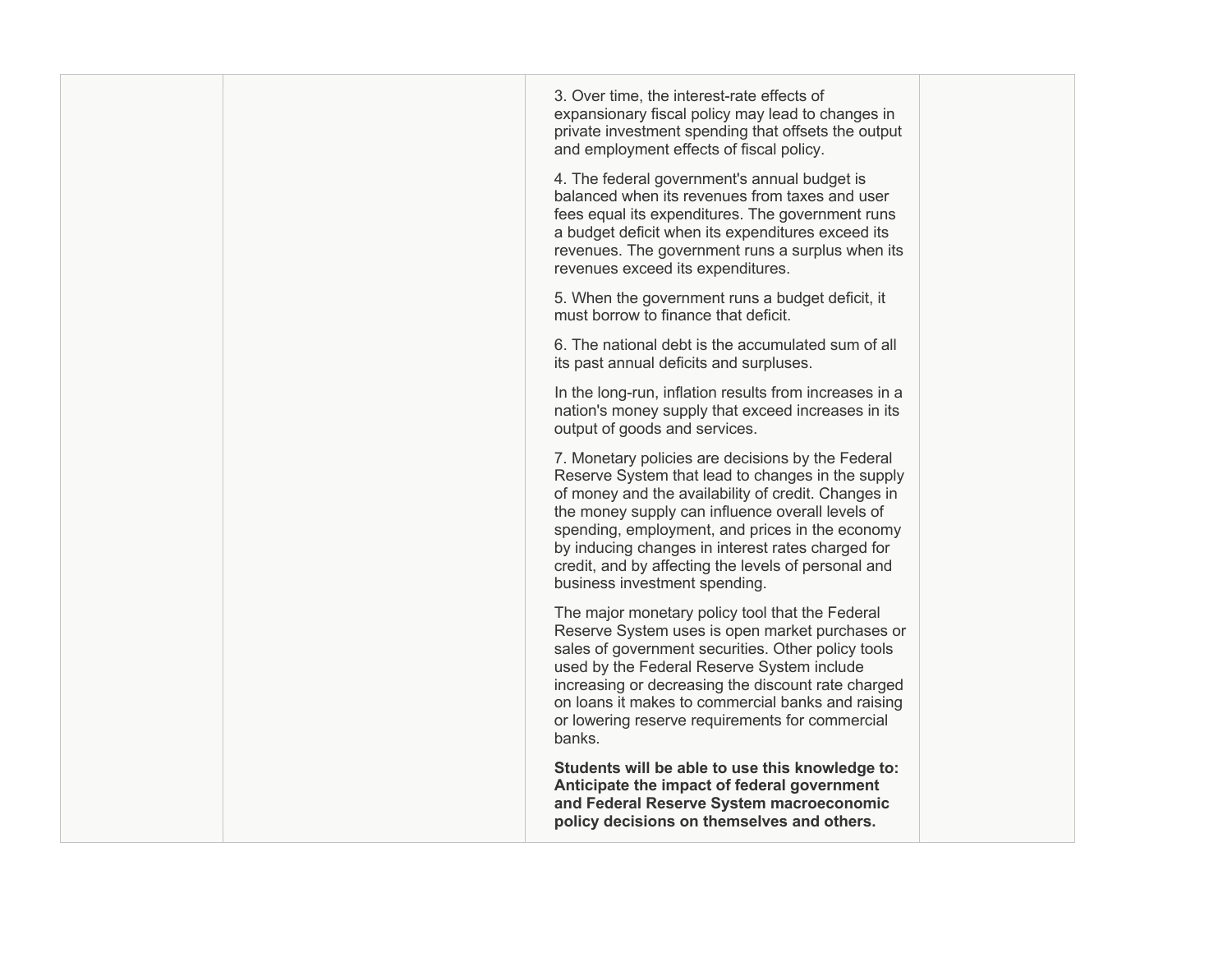| Unit 4:<br>Aggregate<br>Demand &<br>Supply; National<br>Income | <b>Topic 1: Introduction to</b><br><b>Macroeconomic relationship;</b><br>The Aggregate Expenditure Model:<br><b>Investment &amp; Consumption) (chap. 8</b><br>8.9<br>1. <b>To Define</b> the income and<br>consumption and income-<br>savings relationship<br>(Consumption function)<br>1. To Graph the income and<br>savings schedule<br>2. To Introduce the marginal<br>propensity to consume (MPC)<br>and Marginal propensity to save<br>(MPS)<br>3. To Compute MPC and MPS<br>4. To Explain the non-income<br>determinants of consumption<br>and savings<br>1. Expectation<br>2. Wealth<br>3. Real interest rates | <b>ECON: Economics (2010)</b><br><b>ECON: Grade 12</b><br><b>Standard 18: Economic Fluctuations</b><br>Students will understand that:<br>Fluctuations in a nation's overall levels of<br>income, employment, and prices are<br>determined by the interaction of spending and<br>production decisions made by all households,<br>firms, government agencies, and others in the<br>economy. Recessions occur when overall<br>levels of income and employment decline.<br>1. An increase in GDP may reflect increases in the<br>production of goods and services, and also<br>increases in prices. GDP adjusted for price<br>changes is "real GDP." Real GDP per capita is a<br>basis for comparing material living standards over<br>time and among different countries.<br>2. The potential level of real GDP for a nation is<br>determined by such things as the size and skills of<br>its labor force, the size and quality of its stock of<br>capital goods, the quantity and quality of its natural<br>resources, its technological capabilities, and its<br>legal and cultural institutions.<br>3. A business cycle involves fluctuations of real<br>GDP around its potential level. | Krugman's<br>Economics for AP<br>Jacob Clifford's<br>youtube channel |
|----------------------------------------------------------------|-----------------------------------------------------------------------------------------------------------------------------------------------------------------------------------------------------------------------------------------------------------------------------------------------------------------------------------------------------------------------------------------------------------------------------------------------------------------------------------------------------------------------------------------------------------------------------------------------------------------------|------------------------------------------------------------------------------------------------------------------------------------------------------------------------------------------------------------------------------------------------------------------------------------------------------------------------------------------------------------------------------------------------------------------------------------------------------------------------------------------------------------------------------------------------------------------------------------------------------------------------------------------------------------------------------------------------------------------------------------------------------------------------------------------------------------------------------------------------------------------------------------------------------------------------------------------------------------------------------------------------------------------------------------------------------------------------------------------------------------------------------------------------------------------------------------------|----------------------------------------------------------------------|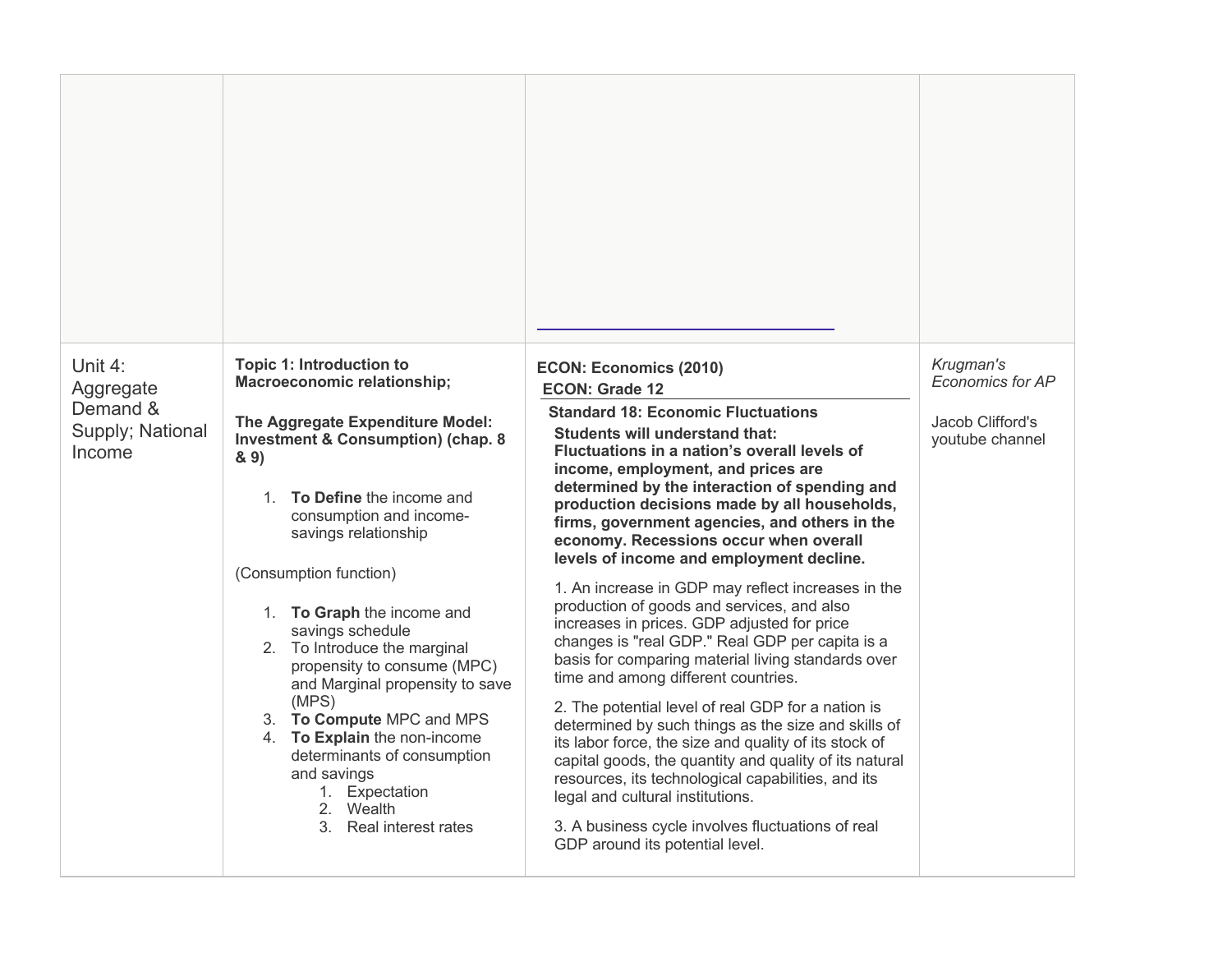| 5. To Explain the role of the<br>Investment function<br>6. To List and define non-interest<br>rate determinates of investment<br>demand (shift of the investment<br>demand curve)<br>1. expectations<br>2. technological change<br>3. taxes<br>4. capacity utilization<br>7. Graphing the aggregate<br>expenditure function | 4. Fluctuations of real GDP around its potential<br>level occur when overall spending declines, as in a<br>recession, or when overall spending increases<br>rapidly, as in recovery from a recession or in an<br>expansion.<br>5. When real GDP rises above its potential, there is<br>a tendency for inflation to rise. When real GDP<br>is below its potential (as in a recession), there is a<br>tendency for inflation to fall.<br>Students will be able to use this knowledge to:<br>Interpret media reports about current economic<br>conditions and explain how these conditions<br>can influence decisions made by consumers,<br>producers, and government policy makers. |  |
|-----------------------------------------------------------------------------------------------------------------------------------------------------------------------------------------------------------------------------------------------------------------------------------------------------------------------------|-----------------------------------------------------------------------------------------------------------------------------------------------------------------------------------------------------------------------------------------------------------------------------------------------------------------------------------------------------------------------------------------------------------------------------------------------------------------------------------------------------------------------------------------------------------------------------------------------------------------------------------------------------------------------------------|--|
| Topic II: Introduction to<br><b>Macroeconomic relationship;</b><br><b>Aggregate Expenditures Model:</b><br><b>Government &amp; Net exports</b><br>Keynesian Model in Action (chp.<br>9&10)                                                                                                                                  | 1. Gather current and historical data on nominal<br>GDP and real GDP and describe why the annual<br>changes may differ. Collect real GDP per capita for<br>the United States, Japan, Peru, and South Korea<br>and use these data to describe a relationship<br>between real GDP per capita and material<br>standards of living.<br>Copyright 2013. Council for Economic Education. All<br>Rights Reserved.<br>http://councilforeconed.org/resource/national-<br>standards-for-financial-literacy/<br><b>Interdisciplinary Standard (AP ECON).docx</b>                                                                                                                             |  |
| 1. Adding the international trade to<br>the aggregate expenditure<br>model<br>To list and <b>define</b> the determinates of<br>export spending and import                                                                                                                                                                   |                                                                                                                                                                                                                                                                                                                                                                                                                                                                                                                                                                                                                                                                                   |  |
| spending.<br>1. Adding government spending<br>and how it effects aggregate<br>demand                                                                                                                                                                                                                                        |                                                                                                                                                                                                                                                                                                                                                                                                                                                                                                                                                                                                                                                                                   |  |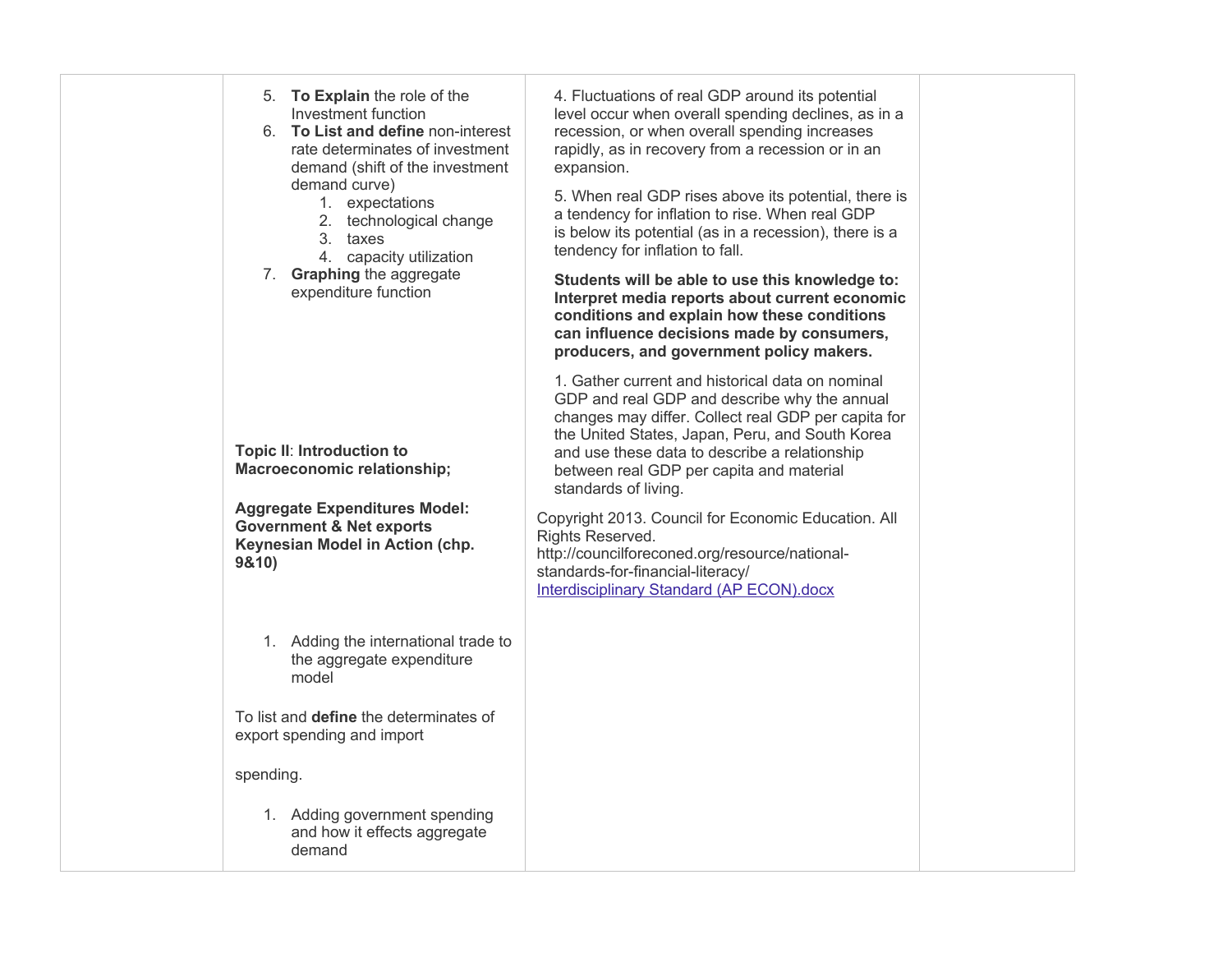| 2. To Use a correctly labeled<br>diagram to illustrate how the<br>changes in determinants of AD<br>cause the AD curve to shift.<br>3. To Explain the autonomous<br>spending multiplier and its<br>effects (Chp. 8)<br>4. To Explain the nature and<br>causes of "recessionary and<br>inflationary gaps" and the<br>impact of fiscal policies<br>5. To Explain and graph<br>equilibrium GDP<br>g. To Explain how deficit spending may<br>not result in an increase in GDP<br>as large as the spending multiplier<br>would predict-i.e., crowding out |  |
|-----------------------------------------------------------------------------------------------------------------------------------------------------------------------------------------------------------------------------------------------------------------------------------------------------------------------------------------------------------------------------------------------------------------------------------------------------------------------------------------------------------------------------------------------------|--|
| <b>Topic III: AD/AS Macroeconomic</b><br>Model (chp. 10)                                                                                                                                                                                                                                                                                                                                                                                                                                                                                            |  |
| I. Aggregate Demand                                                                                                                                                                                                                                                                                                                                                                                                                                                                                                                                 |  |
| 1. To Explain the aggregate<br>demand curve and the reasons<br>for its shape.<br>1. How a change in price<br>level produces a real-<br>balance effect<br>2. Interest rate effect<br>3. Net export effect                                                                                                                                                                                                                                                                                                                                            |  |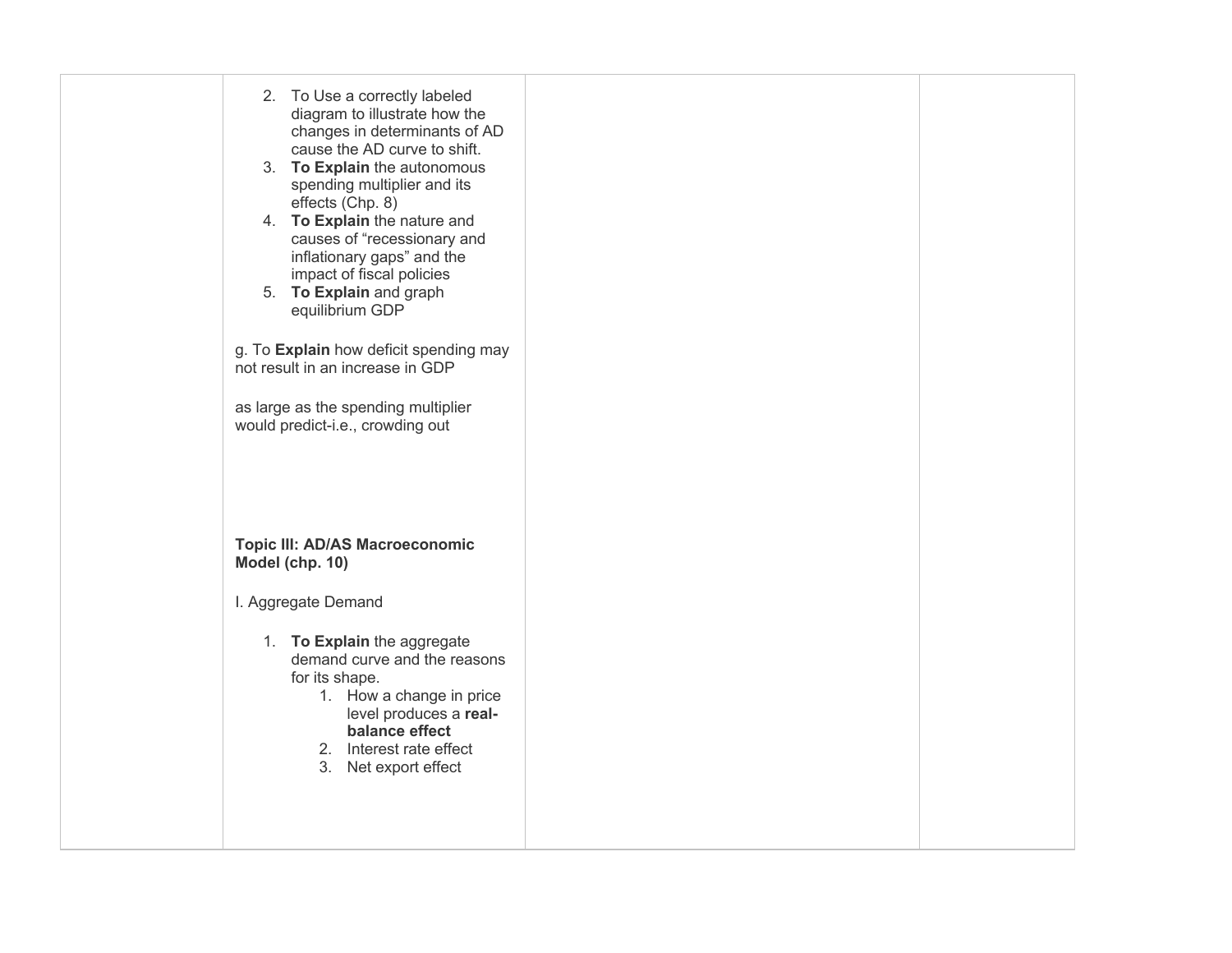| 1. To List and define<br>Determinants of Aggregate<br>Demand: Factors that shift the<br>Aggregate Demand Curve:<br>1. Change in consumer<br>spending                  |  |
|-----------------------------------------------------------------------------------------------------------------------------------------------------------------------|--|
| 1. Consumer wealth<br>2. Consumer expectations<br>3. Household debt<br>4. Taxes<br>1. Changes in investment<br>spending                                               |  |
| 1. interest rates<br>2. Expected returns                                                                                                                              |  |
| i. expected future business conditions                                                                                                                                |  |
| ii. Technology                                                                                                                                                        |  |
| iii. Degree of excess capacity                                                                                                                                        |  |
| iv. Business taxes                                                                                                                                                    |  |
| 3. Changes in government spending                                                                                                                                     |  |
| 4. Change in net export spending                                                                                                                                      |  |
| a. National income abroad                                                                                                                                             |  |
| b. Exchange rates                                                                                                                                                     |  |
| c. To use a correctly labeled diagram to<br>illustrate how the changes in<br>determinants of Aggregate Demand<br>cause the AD curve to shift<br>II. Aggregate Supply: |  |
|                                                                                                                                                                       |  |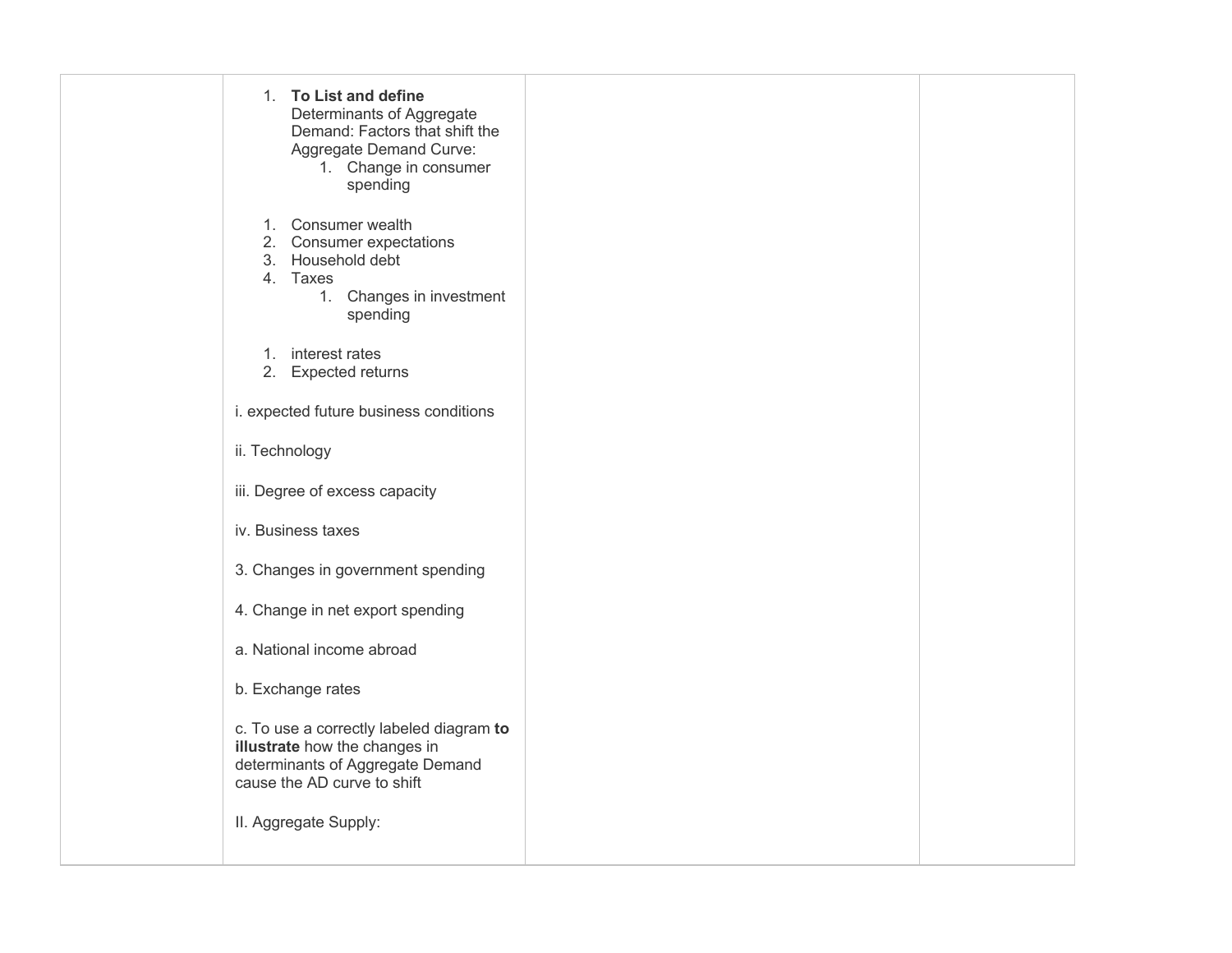| 1. To Define short-run Aggregate<br>Supply (SRAS)<br>2. To Differentiate between the<br>short-run Aggregate Supply<br>(SRAS) and the  |  |
|---------------------------------------------------------------------------------------------------------------------------------------|--|
| Long-run AS (LRAS)                                                                                                                    |  |
| 1. To Define the concept of sticky<br>wages                                                                                           |  |
| i. To define and explain the reasons that<br>wages and prices might be                                                                |  |
| sticky: minimum wage, lack of<br>knowledge about the market                                                                           |  |
| wage, contracts, menu costs, fear of<br>price wars.                                                                                   |  |
| d. To list and explain determinants or<br>changes of (SRAS); input prices,<br>productivity,                                           |  |
| changes in taxes subsidies and<br>changes in government regulation.                                                                   |  |
| e. To define long-run aggregate supply<br>(LRAS)                                                                                      |  |
| i. To List and explain determinants of<br>LRAS (potential GDP): changes in<br>factors of production including land,<br>labor, capital |  |
| (physical and human),<br>entrepreneurship; and technology                                                                             |  |
|                                                                                                                                       |  |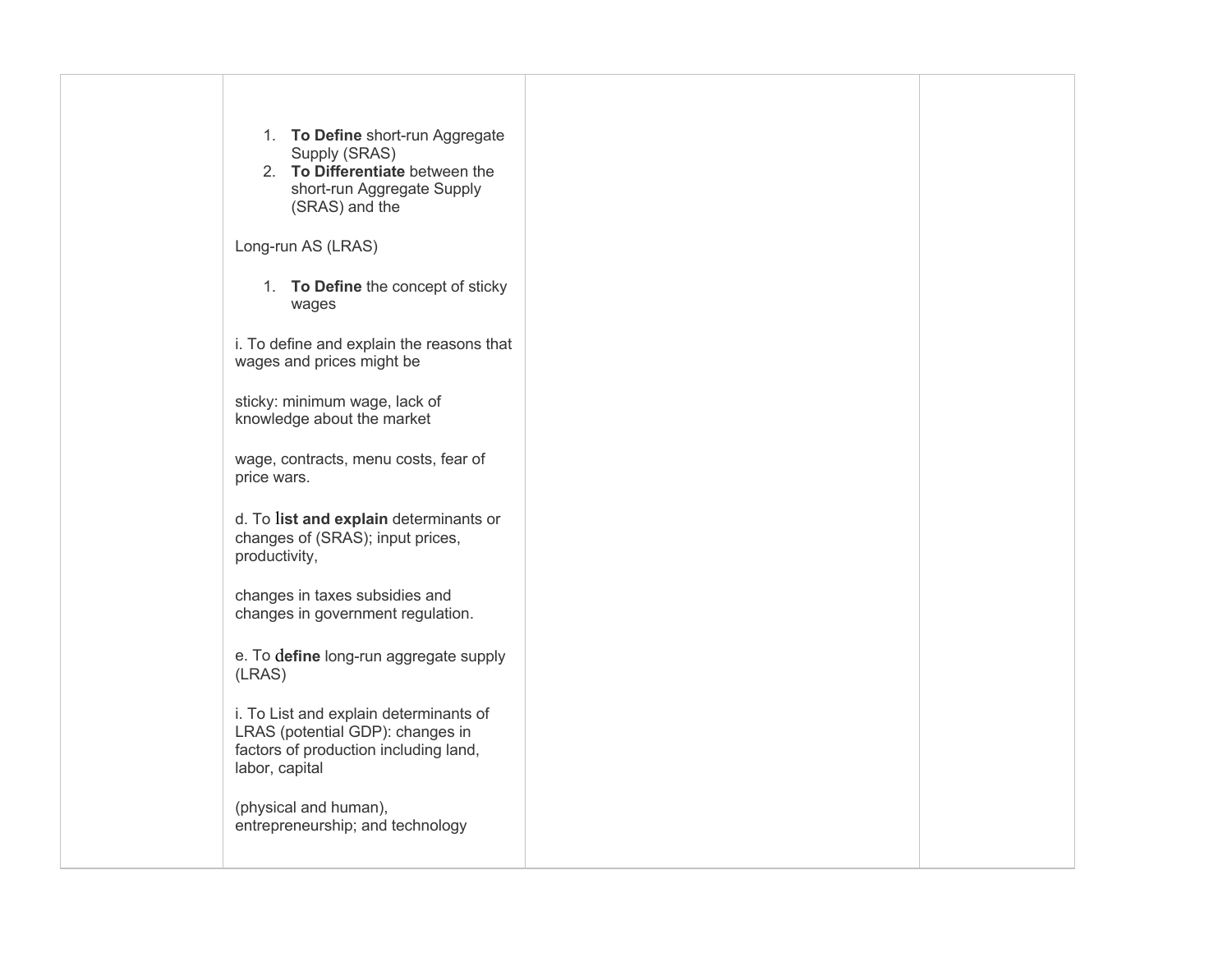| f. To Explain the impact of policies on<br>long-run and short-run AS.       |  |
|-----------------------------------------------------------------------------|--|
| g. To Explain how the short-run AS<br>curve differs between the:            |  |
| i. classical view (almost vertical)                                         |  |
| ii. Keynesian view (Horizontal or slopes)                                   |  |
| iii. rational expectationist view (Vertical)                                |  |
|                                                                             |  |
| III. Macroeconomic Equilibrium and<br>changes in Equilibrium:               |  |
|                                                                             |  |
| 1. Real output (GDP) and price<br>level                                     |  |
| i. To Use the AS/AD model to explain<br>the determination of short-run      |  |
| macroeconomic equilibrium                                                   |  |
| ii. To Use the AS/AD model to explain<br>the determination of long-run      |  |
| macroeconomics equilibrium                                                  |  |
| iii. To Use the AS/AD diagram to identify<br>the impact of changes in       |  |
| AD and AS                                                                   |  |
| 1. To Explain demand pull<br>Inflation as it relates to<br>increases in AD. |  |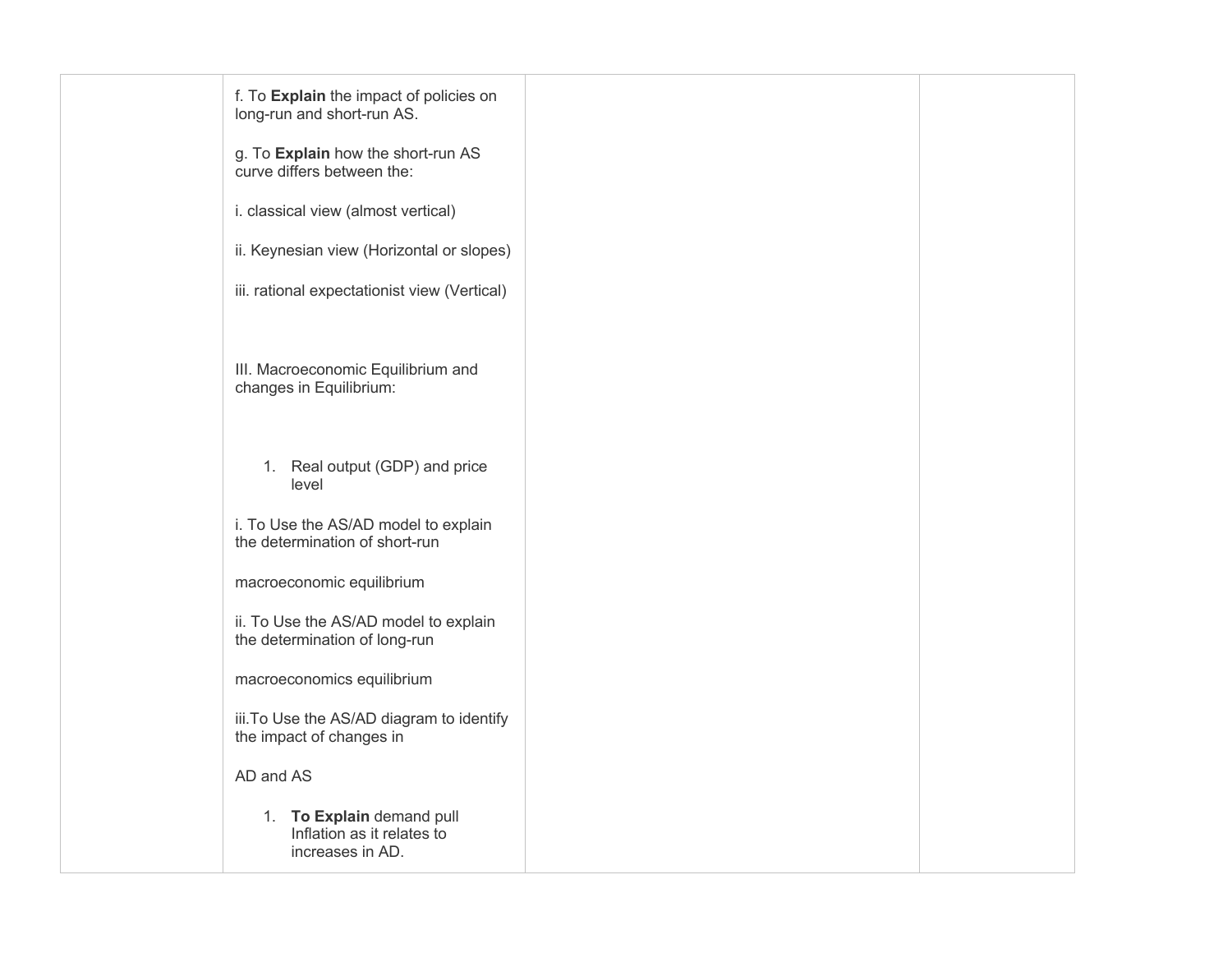| 2. To Explain cost push inflation<br>as it relates to decreases in AS<br>3. To Explain Recession and<br>cyclical unemployment as it<br>relates to decreases in AS<br>4. To Explain full employment as<br>it relates to increases in AS                                                                                                                                                                                                                               |  |
|----------------------------------------------------------------------------------------------------------------------------------------------------------------------------------------------------------------------------------------------------------------------------------------------------------------------------------------------------------------------------------------------------------------------------------------------------------------------|--|
| Topic IV: Fiscal Policy and the AD/AS<br>Model (Chp. 11)                                                                                                                                                                                                                                                                                                                                                                                                             |  |
| 1. To Explain expansionary Fiscal<br>policy- increased government<br>spending and tax reductions<br>2. To Explain contractionary<br>Fiscal Policy-decreased gov.<br>spending and tax Increases<br>3. To Explain the impact on<br>discretionary fiscal policies on a<br>recessionary gap, And on an<br>inflationary gap<br>4. To Explain government<br>spending patterns as it relates<br>to politics and public debt<br>5. To List and explain types of<br>taxation: |  |
| i. progressive                                                                                                                                                                                                                                                                                                                                                                                                                                                       |  |
| ii. proportional                                                                                                                                                                                                                                                                                                                                                                                                                                                     |  |
| iii. regressive                                                                                                                                                                                                                                                                                                                                                                                                                                                      |  |
| 1. To Explain federal deficits and<br>the national debt.                                                                                                                                                                                                                                                                                                                                                                                                             |  |
|                                                                                                                                                                                                                                                                                                                                                                                                                                                                      |  |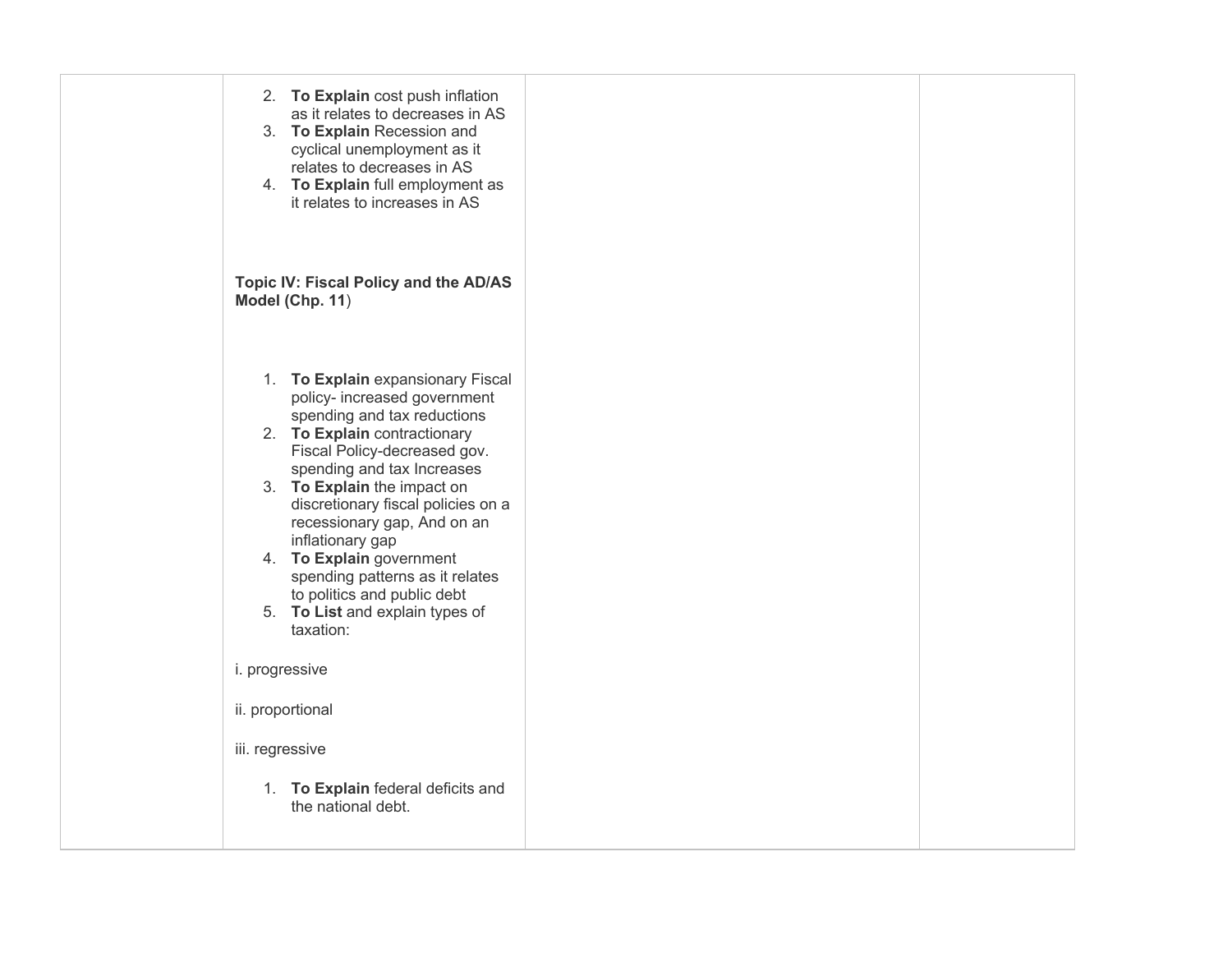|                                                              | i. Should we worry about deficits or<br>debt?                                                                                                                                                                                                                                                                                                                                                                                                                                                                                                                                                                                                                                                                                                                         |                                                                                                                                                                                                                                                                                                                                                                                                                                                                                                                                                                                                                                                                                                                                                                                                                                                                                                                                                                                                                                                                                                                                                                                                                                                                                                                                                                                                                                                                                                                                                                                                                                                                                                                                                 |                                                                     |
|--------------------------------------------------------------|-----------------------------------------------------------------------------------------------------------------------------------------------------------------------------------------------------------------------------------------------------------------------------------------------------------------------------------------------------------------------------------------------------------------------------------------------------------------------------------------------------------------------------------------------------------------------------------------------------------------------------------------------------------------------------------------------------------------------------------------------------------------------|-------------------------------------------------------------------------------------------------------------------------------------------------------------------------------------------------------------------------------------------------------------------------------------------------------------------------------------------------------------------------------------------------------------------------------------------------------------------------------------------------------------------------------------------------------------------------------------------------------------------------------------------------------------------------------------------------------------------------------------------------------------------------------------------------------------------------------------------------------------------------------------------------------------------------------------------------------------------------------------------------------------------------------------------------------------------------------------------------------------------------------------------------------------------------------------------------------------------------------------------------------------------------------------------------------------------------------------------------------------------------------------------------------------------------------------------------------------------------------------------------------------------------------------------------------------------------------------------------------------------------------------------------------------------------------------------------------------------------------------------------|---------------------------------------------------------------------|
| Unit 5: Financial<br>Sector: Money,<br>Banking, and<br>Money | <b>Topic I: The functions of Money</b><br>and the components of U.S.<br>money supply<br>(Chap. 12)<br>1. ToDefine money and the three<br>functions of money<br>2. To Define stocks and bonds<br>3. ToList and define the measures<br>and uses of money supply:<br>i. M1: most narrowly defined money<br>supply<br>ii. M2: adding near money to M1<br>iii.M3: adding large time deposits to<br>M <sub>2</sub><br>1. What stands behind the U.S.<br>dollar?<br>2. ToExplain the time value of<br>money (present and future<br>value)<br><b>Topic II: Banks and Creation of</b><br><b>Money- Fractional Reserve System</b><br>(Chap. 13)<br>1. To explain how banks create<br>money by making loans<br>2. To identify how T-accounts are<br>used for accounting purposes | <b>ECON: Economics (2010)</b><br><b>ECON: Grade 12</b><br><b>Standard 20: Fiscal and Monetary Policy</b><br>Students will understand that:<br>Federal government budgetary policy and the<br><b>Federal Reserve System?s monetary policy</b><br>influence the overall levels of employment,<br>output, and prices.<br>7. Monetary policies are decisions by the Federal<br>Reserve System that lead to changes in the supply<br>of money and the availability of credit. Changes in<br>the money supply can influence overall levels of<br>spending, employment, and prices in the economy<br>by inducing changes in interest rates charged for<br>credit, and by affecting the levels of personal and<br>business investment spending.<br>8. The Federal Reserve System's major monetary<br>policy tool is open market purchases or sales of<br>government securities, which affects the money<br>supply and short-term interest rates. Other policy<br>tools used by the Federal Reserve System include<br>making loans to banks (and charging a rate of<br>interest called the discount rate). In emergency<br>situations, the Federal Reserve may make loans to<br>other institutions. The Federal Reserve can also<br>influence monetary conditions by changing<br>depository institutions' reserve requirements<br>9. The Federal Reserve targets the level of the<br>federal funds rate, a short-term rate that banks<br>charge one another for the use of excess funds.<br>This target is largely reached by buying and selling<br>existing government securities.<br>10. The Federal Reserve tends to increase interest<br>rate targets when it feels the economy is growing<br>too rapidly and/or the inflation rate is accelerating. | Krugmans<br>Economics for AP<br>Jacob Clifford's<br>youtube channel |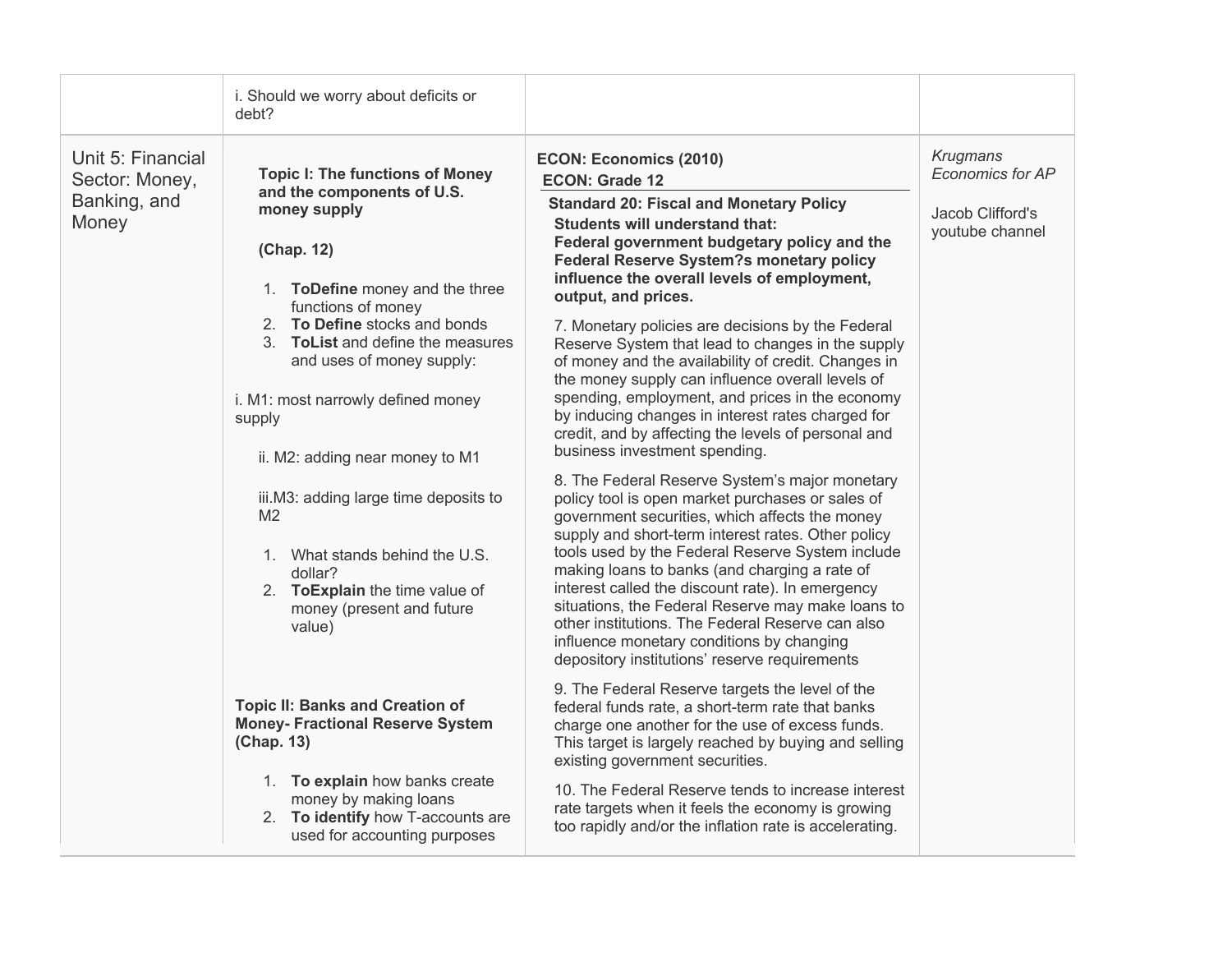| Unit 6: Inflation,<br>Unemployment,<br>and Stabilization | Unit 5: Inflation,<br><b>Unemployment, and</b><br><b>Stabilization (Chap.</b><br>15,16&17)<br>(45 class periods)<br><b>Topic I: Fiscal and</b><br>monetary policies<br>1. To Distinguish between short-<br>run and long-run effects | <b>ECON: Economics (2010)</b><br><b>ECON: Grade 12</b><br><b>Standard 19: Unemployment and Inflation</b><br><b>Students will understand that:</b><br>Unemployment imposes costs on individuals<br>and the overall economy. Inflation, both<br>expected and unexpected, also imposes costs<br>on individuals and the overall economy.<br><b>Unemployment increases during recessions</b><br>and decreases during recoveries.<br>1. The unemployment rate is an imperfect measure<br>of unemployment because it does not: (1) include<br>workers whose job prospects are so poor that they | Krugmans<br><b>Macroeconomics</b><br>for AP<br>Jacob Clifford's<br>youtube video<br>series |
|----------------------------------------------------------|-------------------------------------------------------------------------------------------------------------------------------------------------------------------------------------------------------------------------------------|------------------------------------------------------------------------------------------------------------------------------------------------------------------------------------------------------------------------------------------------------------------------------------------------------------------------------------------------------------------------------------------------------------------------------------------------------------------------------------------------------------------------------------------------------------------------------------------|--------------------------------------------------------------------------------------------|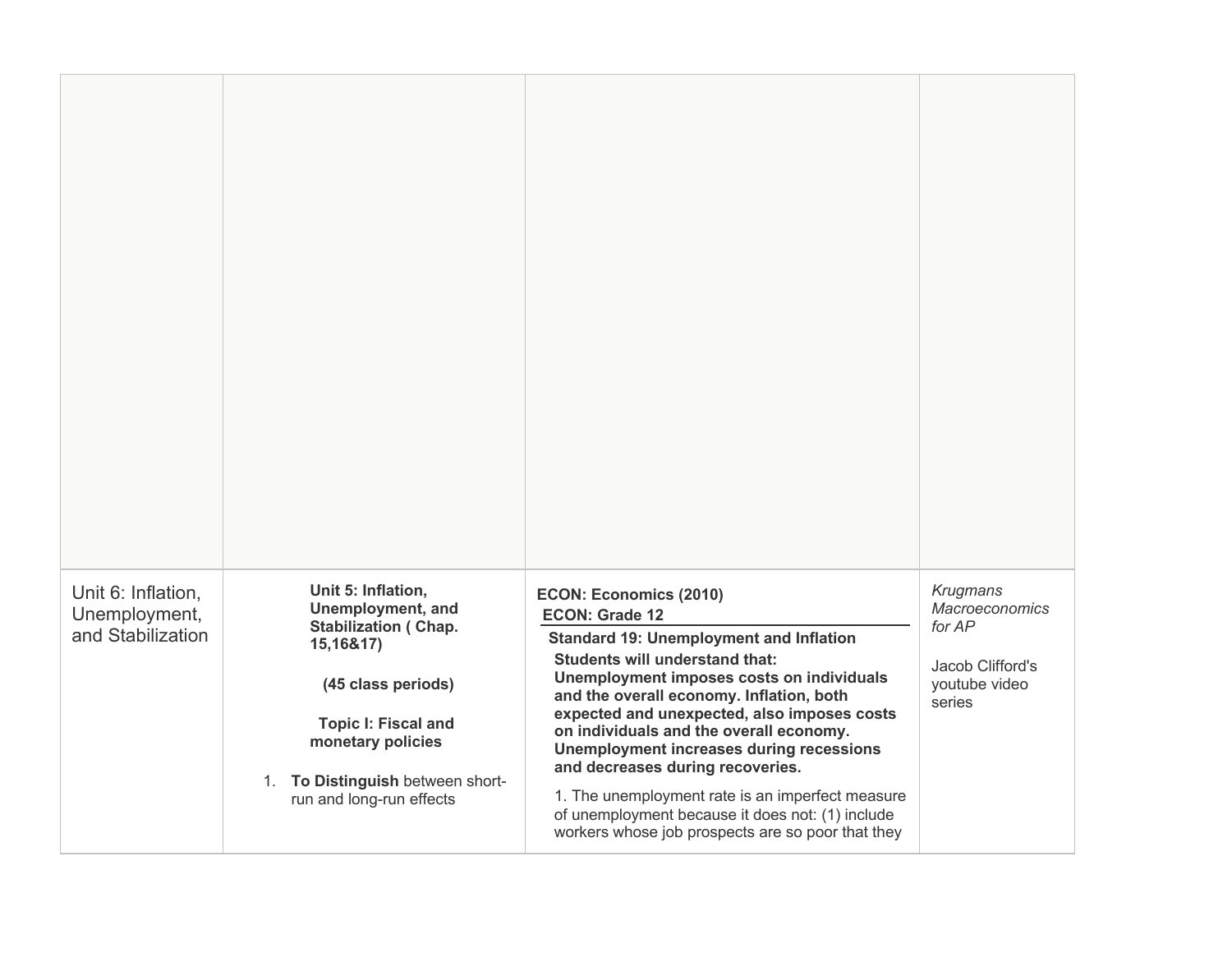| 2. To Analyze the impact of<br>government spending when the                                             | are discouraged from seeking jobs, (2) reflect part-<br>time workers who are looking for full-time work.                                                                                                                                                                                                               |  |
|---------------------------------------------------------------------------------------------------------|------------------------------------------------------------------------------------------------------------------------------------------------------------------------------------------------------------------------------------------------------------------------------------------------------------------------|--|
| economy is below<br>full-employment, and illustrate<br>on a diagram                                     | 2. Unemployment rates differ for people of different<br>ages, races, and sexes. This reflects differences in<br>work experience, education, training, and skills, as<br>well as discrimination.                                                                                                                        |  |
| 1. To Analyze the impact of<br>government spending when the<br>economy is below                         | 3. Unemployment can be caused by people<br>changing jobs, by seasonal fluctuations in demand,<br>by changes in the skills needed by employers, or<br>by cyclical fluctuations in the level of national<br>spending.                                                                                                    |  |
| full-employment, using the loan<br>funds market diagram<br>1. To Explain and illustrate                 | 4. Some people are unemployed when the<br>economy is said to be functioning at full<br>employment.                                                                                                                                                                                                                     |  |
| impact of reduction in corporate<br>taxes in the<br>short and long run                                  | 5. Changes in total employment are an important<br>indicator of economic performance and influence<br>levels of real GDP                                                                                                                                                                                               |  |
| 1. To Explain and illustrate long-<br>run economic growth with<br>AD/AS diagram and<br>with PPC diagram | 6. Unexpected inflation imposes costs on many<br>people and benefits others because it arbitrarily<br>redistributes purchasing power among different<br>groups of people. Unexpected inflation hurts<br>savers and people on fixed incomes; it helps<br>people who<br>have borrowed money at a fixed rate of interest. |  |
| 1. To distinguish between fiscal<br>and monetary policies                                               | 7. Inflation can reduce the rate of growth of<br>national living standards because individuals and                                                                                                                                                                                                                     |  |
| 2. To explain and illustrate the<br>short- and long-run effects of<br>discretionary monetary policy     | organizations use resources to protect themselves<br>against the uncertainty of future prices.                                                                                                                                                                                                                         |  |
| 3. To explain and illustrate the<br>short- and long-run effects of<br>discretionary fiscal policy       | Students will be able to use this knowledge to:<br>Make informed decisions by anticipating the<br>consequences of inflation and unemployment.                                                                                                                                                                          |  |
| 4. To determine appropriate fiscal                                                                      | 2 Locato data portaining to unamployment rates                                                                                                                                                                                                                                                                         |  |

policies to reduce the rate of

inflationary gap and appropriate

unemployment e. **To distinguish** between recessionary gap and

for each

 unemployment rates for these groups differ from 2. Locate data pertaining to unemployment rates for young people and minorities, and explain why the unemployment rates for other groups in the economy.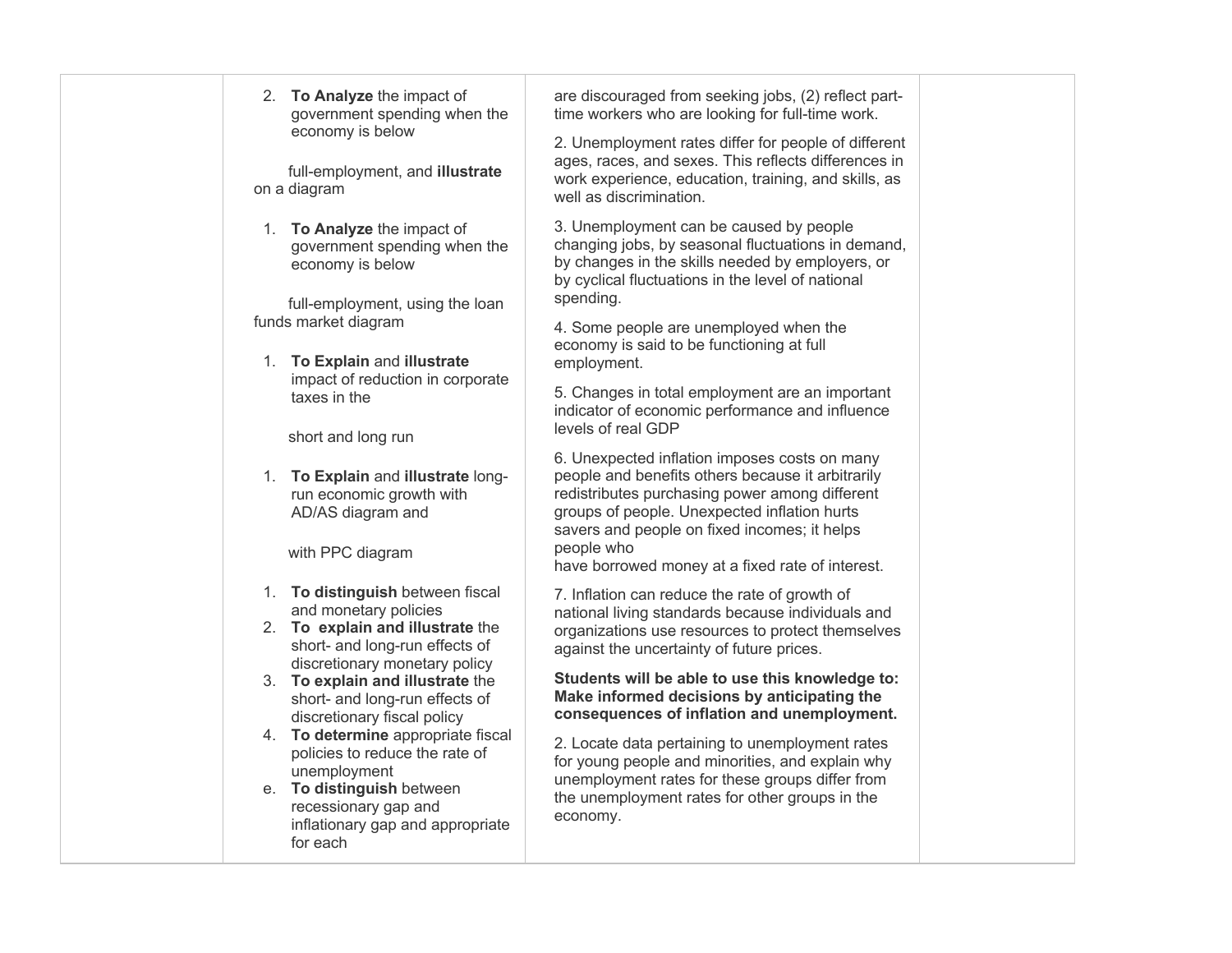| To explain and illustrate the<br>f.<br>effect of government borrowing<br>on real interest rates, using the<br>loanable funds                                                                                                                  | 3. Give examples of each type of unemployment,<br>analyze the differences among them, and identify<br>which types cause more serious problems in the<br>economy.                                                   |  |
|-----------------------------------------------------------------------------------------------------------------------------------------------------------------------------------------------------------------------------------------------|--------------------------------------------------------------------------------------------------------------------------------------------------------------------------------------------------------------------|--|
| To explain and illustrate<br>I.<br>linkage between expansionary fiscal<br>policy and                                                                                                                                                          | 4. Identify why people might be unemployed even<br>when the economy appears to be at full<br>employment.                                                                                                           |  |
| higher interest rates                                                                                                                                                                                                                         | 5. Using data on employment and real GDP,<br>identify the relationship between the two.                                                                                                                            |  |
| To explain and illustrate<br>1.<br>crowding out of private<br>spending that results<br>from higher interest rate due to                                                                                                                       | Copyright 2013. Council for Economic Education. All<br>Rights Reserved.<br>http://councilforeconed.org/resource/national-<br>standards-for-financial-literacy/<br><b>Interdisciplinary Standard (AP ECON).docx</b> |  |
| government borrowing                                                                                                                                                                                                                          |                                                                                                                                                                                                                    |  |
| To explain central bank tools<br>and their impact on money<br>market<br>Using AD/AS model and<br>$\circ$<br>diagrams, explain and<br>illustrate linkages from<br>determinants of AS and AD to a<br>domestic<br>recessionary/inflationary gap, |                                                                                                                                                                                                                    |  |
| fiscal and monetary policies to<br>correct the domestic problem                                                                                                                                                                               |                                                                                                                                                                                                                    |  |
| <b>Topic II: Inflation and</b><br>unemployment<br>1. Types of Inflation                                                                                                                                                                       |                                                                                                                                                                                                                    |  |
|                                                                                                                                                                                                                                               |                                                                                                                                                                                                                    |  |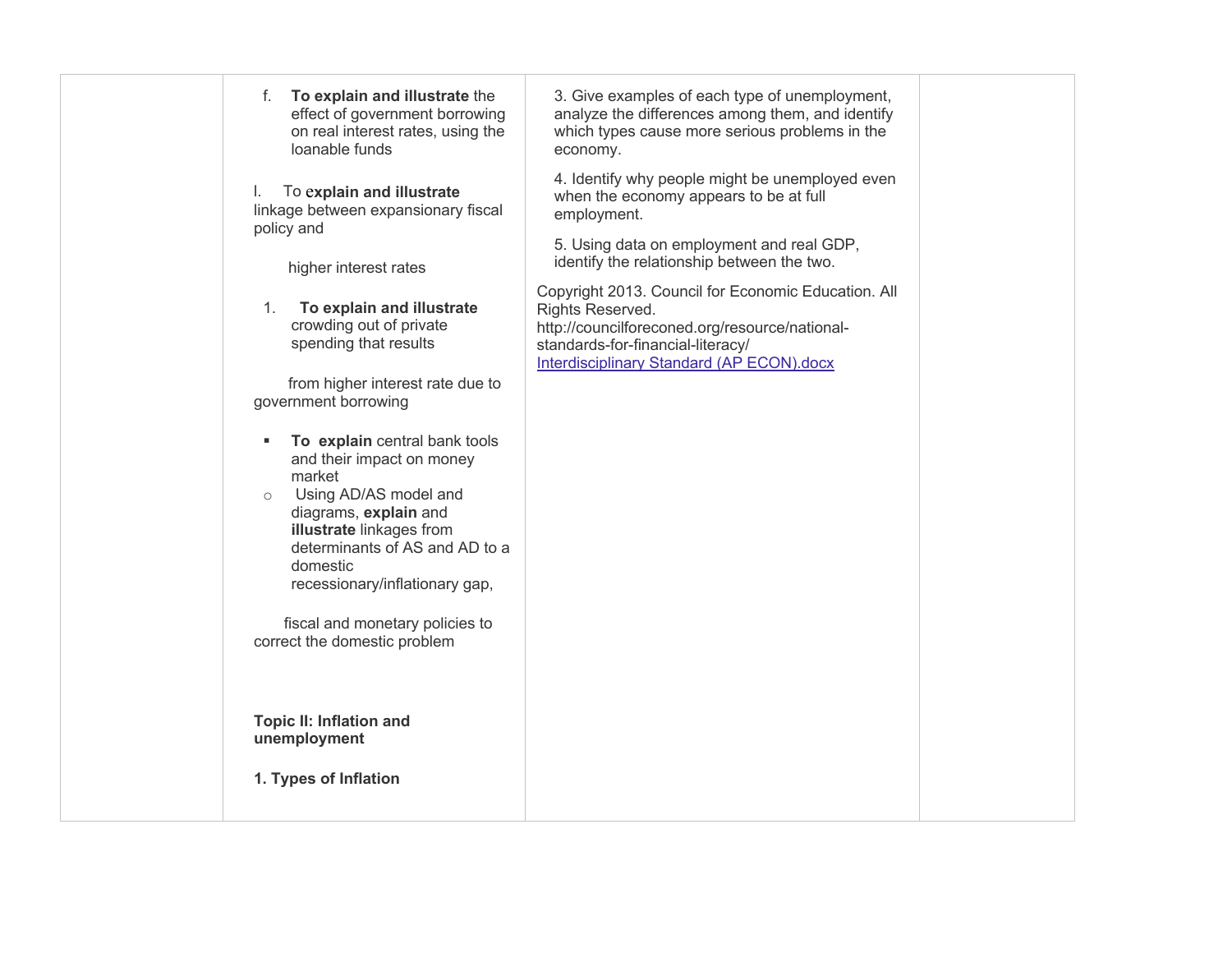| To Identify sources of demand-pull<br>inflation                                                                                                                                                                                                                                                                                |  |
|--------------------------------------------------------------------------------------------------------------------------------------------------------------------------------------------------------------------------------------------------------------------------------------------------------------------------------|--|
| 1. To Identify sources of cost-<br>push inflation<br>2. To Identify impact of inflation<br>on asset holders and debtors<br>3. To Explain and illustrate how<br>fiscal and monetary policy can<br>be used to mitigate inflation<br>4. To Explain the impact of<br>inflation on nominal interest and<br>the value of<br>currency |  |
| 2. The Phillips curve; short run<br>versus long-run (tradeoff between<br><b>Inflation &amp; Unemployment)</b>                                                                                                                                                                                                                  |  |
| a. To explain and illustrate the<br>short-run Phillips curve                                                                                                                                                                                                                                                                   |  |
| To explain what would cause<br>b.<br>the Phillips curve to shift                                                                                                                                                                                                                                                               |  |
| c. To explain the shape of the<br>Phillips curve                                                                                                                                                                                                                                                                               |  |
| To explain and illustrate the<br>d.<br>long-run Phillips curve                                                                                                                                                                                                                                                                 |  |
| e. To explain the relationship<br>between changes in aggregate<br>demand and the                                                                                                                                                                                                                                               |  |
| short run Phillips curve                                                                                                                                                                                                                                                                                                       |  |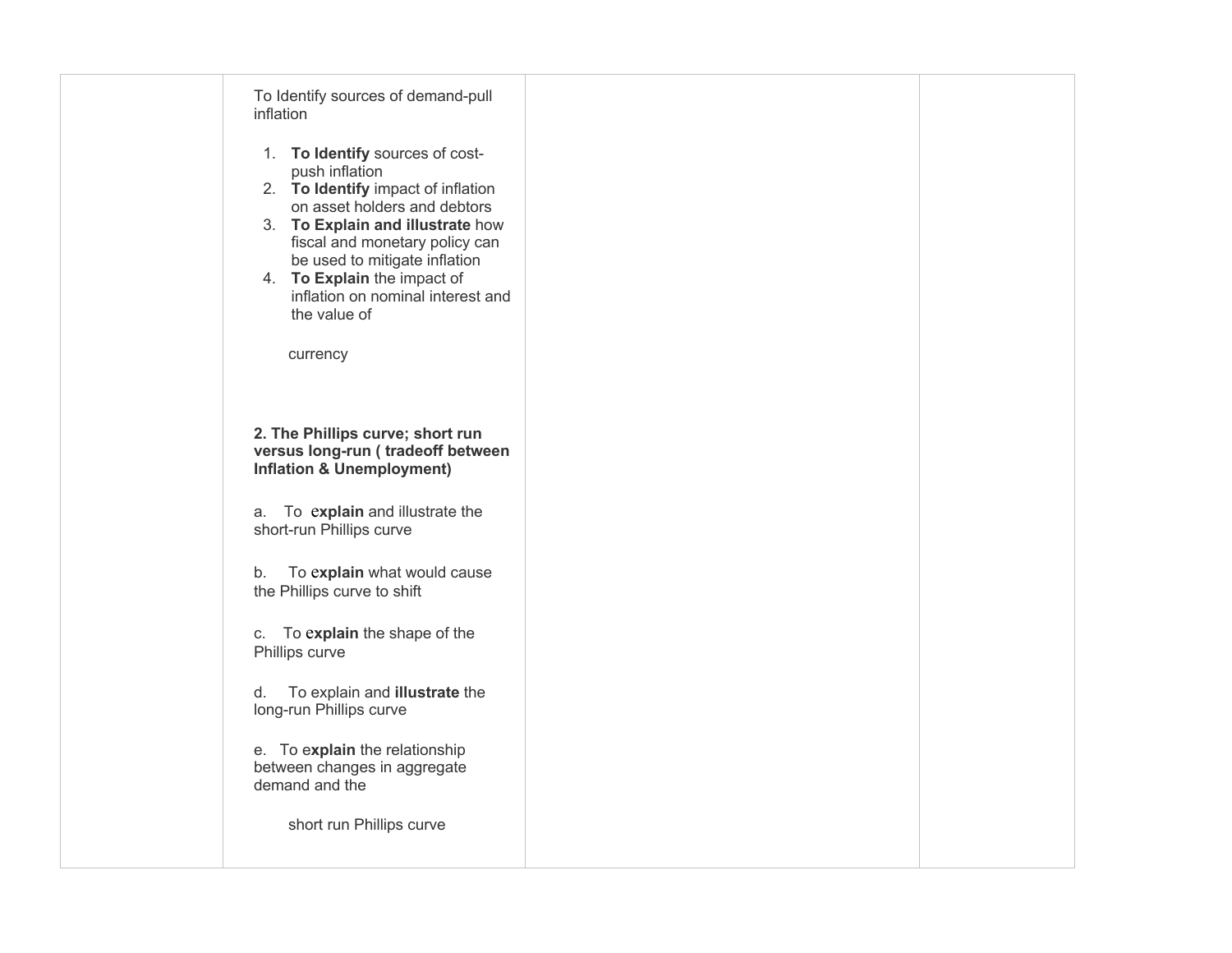|                                                                | To explain the relationship<br>f<br>between short-run aggregate supply<br>and the<br>Long-run Phillips curved (i.e.,<br>leftward shift of SRAS will cause the<br>Short-run Phillips curve to shift<br>to the right<br>1. To explain why the Phillips<br>curve is vertical in the long run. |                                                                                                                                                                                                                                    |                                                                                            |
|----------------------------------------------------------------|--------------------------------------------------------------------------------------------------------------------------------------------------------------------------------------------------------------------------------------------------------------------------------------------|------------------------------------------------------------------------------------------------------------------------------------------------------------------------------------------------------------------------------------|--------------------------------------------------------------------------------------------|
|                                                                | 2. To role of expectations<br><b>Explain</b> the effects of inflation<br>a.<br>expectations on the short-run Phillips<br>curve                                                                                                                                                             |                                                                                                                                                                                                                                    |                                                                                            |
|                                                                | 4. To Compare monetary policy<br>points of view:<br>Monetarists<br>a.<br>b. Keynesian<br>c. classical                                                                                                                                                                                      |                                                                                                                                                                                                                                    |                                                                                            |
| Unit 7:<br>Economic<br>Growth and<br>Productivity (14<br>class | Unit 6: Economic Growth and<br><b>Productivity(14 class periods)</b><br><b>Topic I: Economic Growth and</b><br><b>Productivity</b>                                                                                                                                                         | <b>ECON: Economics (2010)</b><br><b>ECON: Grade 12</b><br><b>Standard 15: Economic Growth</b><br><b>Students will understand that:</b><br>Investment in factories, machinery, new<br>technology, and in the health, education, and | Krugmans<br><b>Macroeconomics</b><br>for AP<br>Jacob Clifford's<br>youtube video<br>series |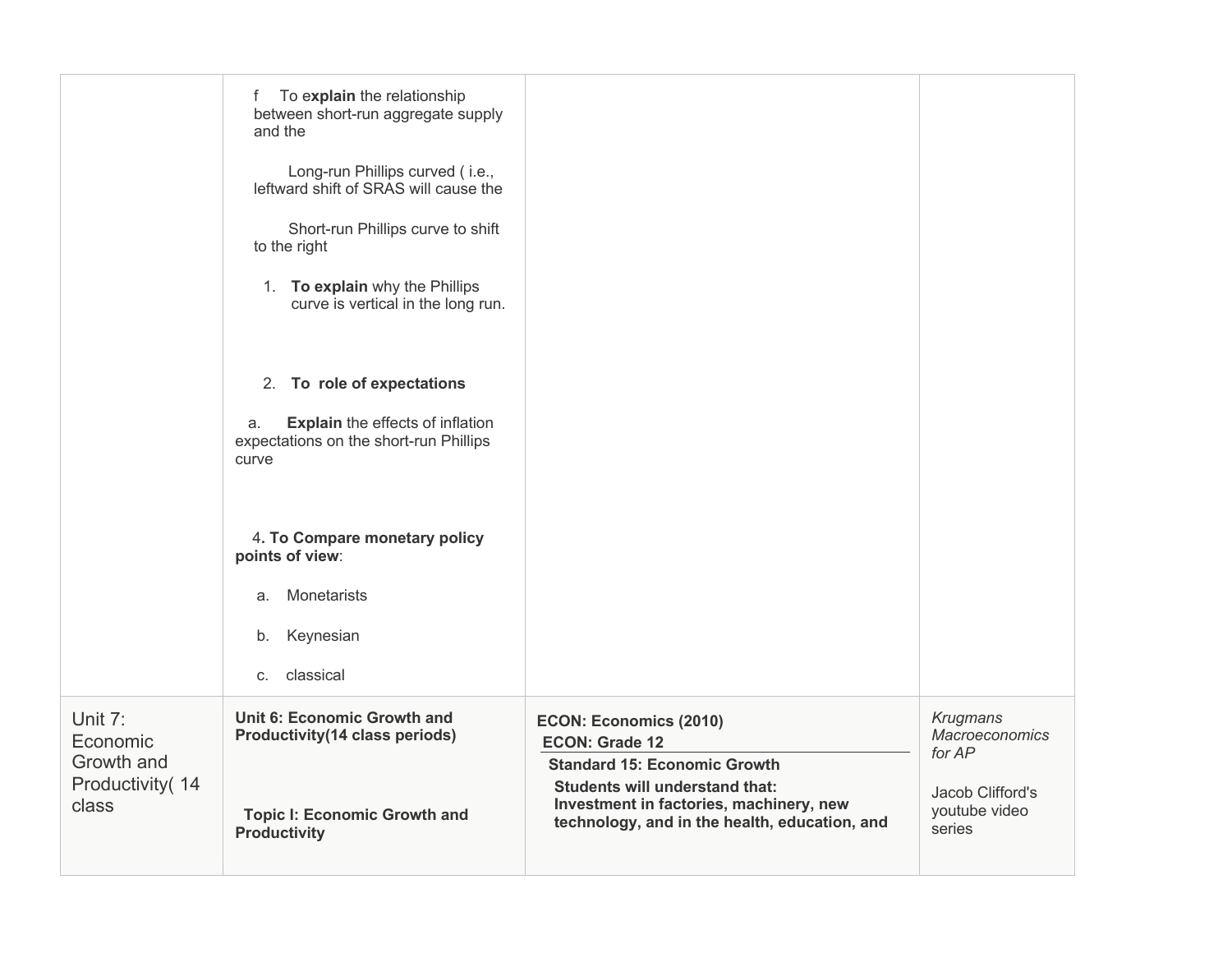| Unit 8: Open<br>Economy:<br>International | <b>Unit 7: Open Economy:</b><br><b>International Trade and Finance (</b><br>22 Class Periods) | <b>ECON: Economics (2010)</b><br><b>ECON: Grade 12</b><br><b>Standard 5: Trade</b>                                                                                                                                                                                         | Krugmans<br><b>Macroeconomics</b><br>for AP |
|-------------------------------------------|-----------------------------------------------------------------------------------------------|----------------------------------------------------------------------------------------------------------------------------------------------------------------------------------------------------------------------------------------------------------------------------|---------------------------------------------|
| Trade and<br>Finance                      | Topic I: International Trade (chp. 5,<br>18,19)                                               | <b>Students will understand that:</b><br>Voluntary exchange occurs only when all<br>participating parties expect to gain. This is true<br>for trade among individuals or organizations<br>within a nation, and among individuals or<br>organizations in different nations. | Jacob Clifford's<br>youtube video<br>series |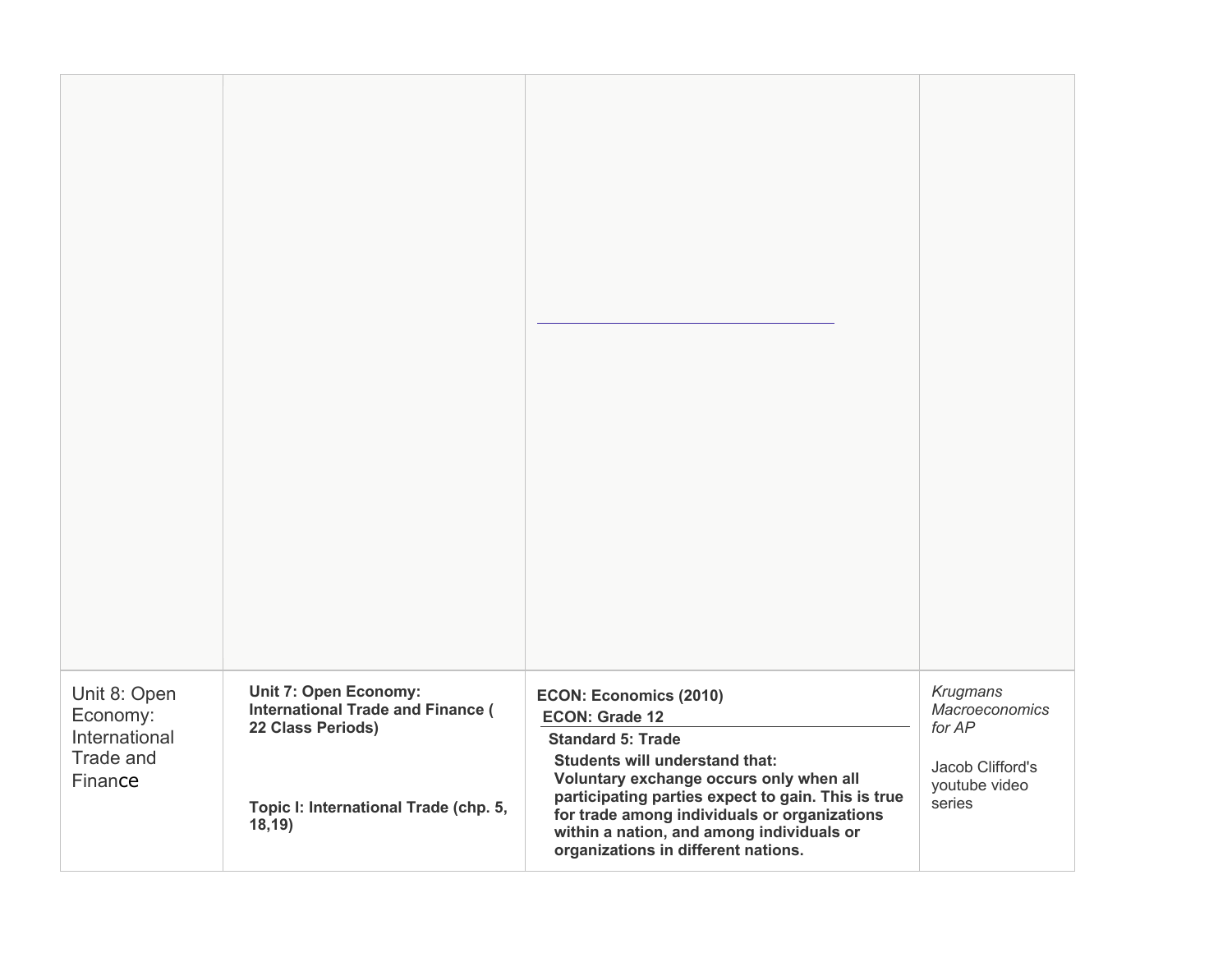| 1. Imports are paid for by exports, savings, or<br>borrowing.<br>1. International Trade<br>2. When imports are restricted by public policies,<br>consumers pay higher prices and job opportunities<br>1. Explain why nations trade at all<br>and profits in exporting firms decrease.<br>2. Define comparative and<br>absolute advantage<br>Students will be able to use this knowledge to:<br>3. Describe and evaluate the case<br>Negotiate exchanges and identify the gains to<br>for free trade<br>themselves and others. Compare the benefits<br>4. Describe and evaluate the case<br>and costs of policies that alter trade barriers<br>for protectionism<br>between nations, such as tariffs and quotas.<br>1. Participate in a trading simulation where<br>students represent people or organizations in<br>different countries with specific goods to sell and<br>2. Balance of Payments accounts<br>specific goods they want to buy; explain how each<br>nation pays for its imports with its exports. After<br>Define balance of trade<br>a.<br>concluding the simulation, ask students how they<br>might acquire additional imports after they had<br>Define components of capital<br>b.<br>exhausted their export revenues.<br>accounts<br>2. Analyze the political and economic implications<br>of a proposed ban on imported products.<br>Copyright 2013. Council for Economic Education. All<br>3. Current Account<br>Rights Reserved.<br>http://councilforeconed.org/resource/national-<br>standards-for-financial-literacy/<br>Define current account<br>a.<br><b>Interdisciplinary Standard (AP ECON).docx</b><br>Identify components of current<br>b.<br>account<br>4. Capital Account<br>Define capital account<br>a.<br>Identify components of capital<br>b.<br>account |  |
|-----------------------------------------------------------------------------------------------------------------------------------------------------------------------------------------------------------------------------------------------------------------------------------------------------------------------------------------------------------------------------------------------------------------------------------------------------------------------------------------------------------------------------------------------------------------------------------------------------------------------------------------------------------------------------------------------------------------------------------------------------------------------------------------------------------------------------------------------------------------------------------------------------------------------------------------------------------------------------------------------------------------------------------------------------------------------------------------------------------------------------------------------------------------------------------------------------------------------------------------------------------------------------------------------------------------------------------------------------------------------------------------------------------------------------------------------------------------------------------------------------------------------------------------------------------------------------------------------------------------------------------------------------------------------------------------------------------------------------------------------------------------------------------------------|--|
|                                                                                                                                                                                                                                                                                                                                                                                                                                                                                                                                                                                                                                                                                                                                                                                                                                                                                                                                                                                                                                                                                                                                                                                                                                                                                                                                                                                                                                                                                                                                                                                                                                                                                                                                                                                               |  |
|                                                                                                                                                                                                                                                                                                                                                                                                                                                                                                                                                                                                                                                                                                                                                                                                                                                                                                                                                                                                                                                                                                                                                                                                                                                                                                                                                                                                                                                                                                                                                                                                                                                                                                                                                                                               |  |
|                                                                                                                                                                                                                                                                                                                                                                                                                                                                                                                                                                                                                                                                                                                                                                                                                                                                                                                                                                                                                                                                                                                                                                                                                                                                                                                                                                                                                                                                                                                                                                                                                                                                                                                                                                                               |  |
|                                                                                                                                                                                                                                                                                                                                                                                                                                                                                                                                                                                                                                                                                                                                                                                                                                                                                                                                                                                                                                                                                                                                                                                                                                                                                                                                                                                                                                                                                                                                                                                                                                                                                                                                                                                               |  |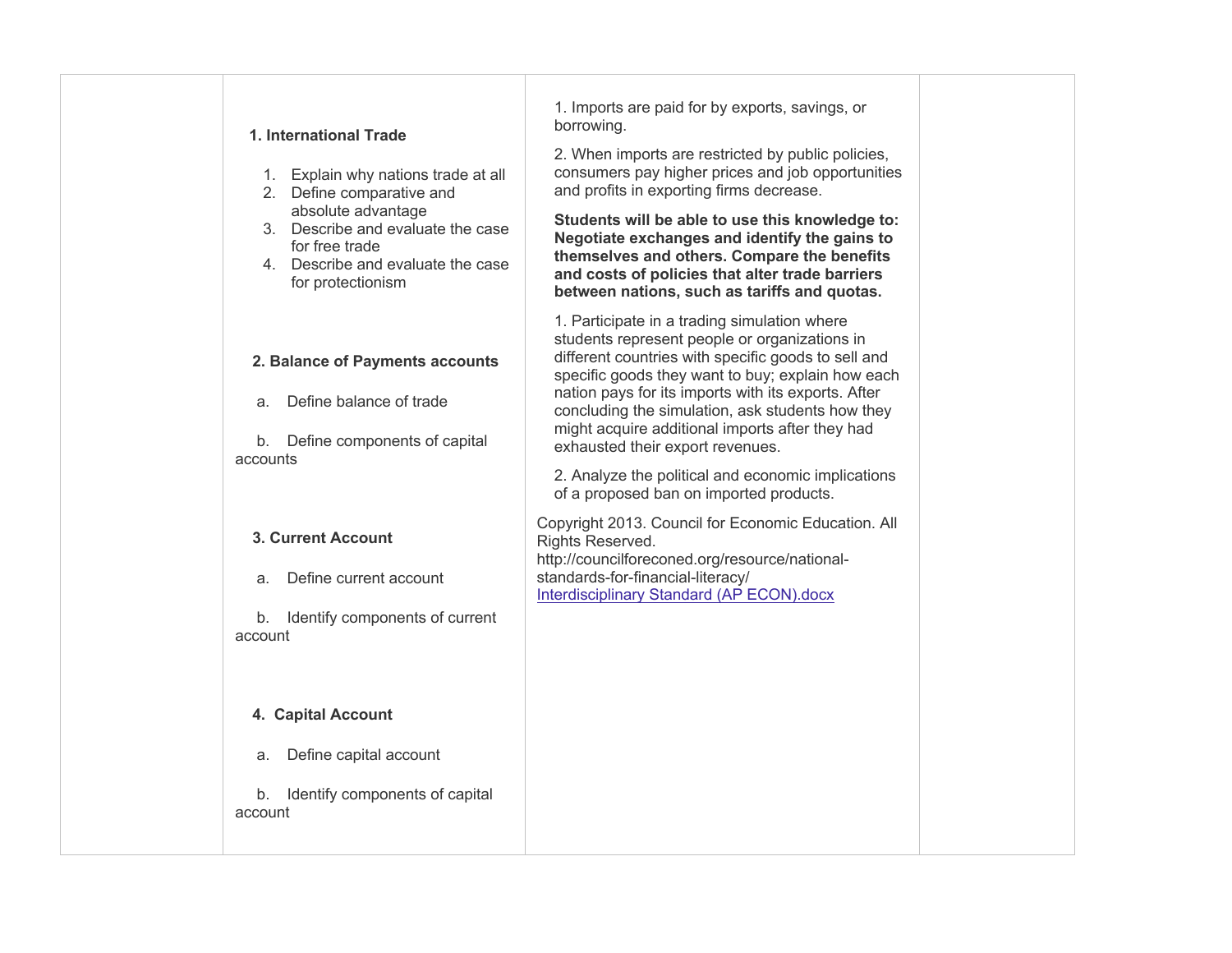| <b>Topic II: Foreign Exchange</b><br><b>Market</b>                             |  |
|--------------------------------------------------------------------------------|--|
| 1. Foreign Exchange Market                                                     |  |
| a. Explain the foreign exchange<br>market                                      |  |
| b. Draw foreign exchange market<br>diagram                                     |  |
| 2. Demand for and supply of foreign<br>exchange                                |  |
| a. Define demand and supply for<br>currencies                                  |  |
| b. Identify determinants of demand<br>for a currency                           |  |
| c. Identify determinates of supply<br>of a currency                            |  |
| 3. Exchange rate determination                                                 |  |
| a. Using a foreign exchange<br>market diagram, illustrate how<br>exchange rate |  |
| equilibrium is determined                                                      |  |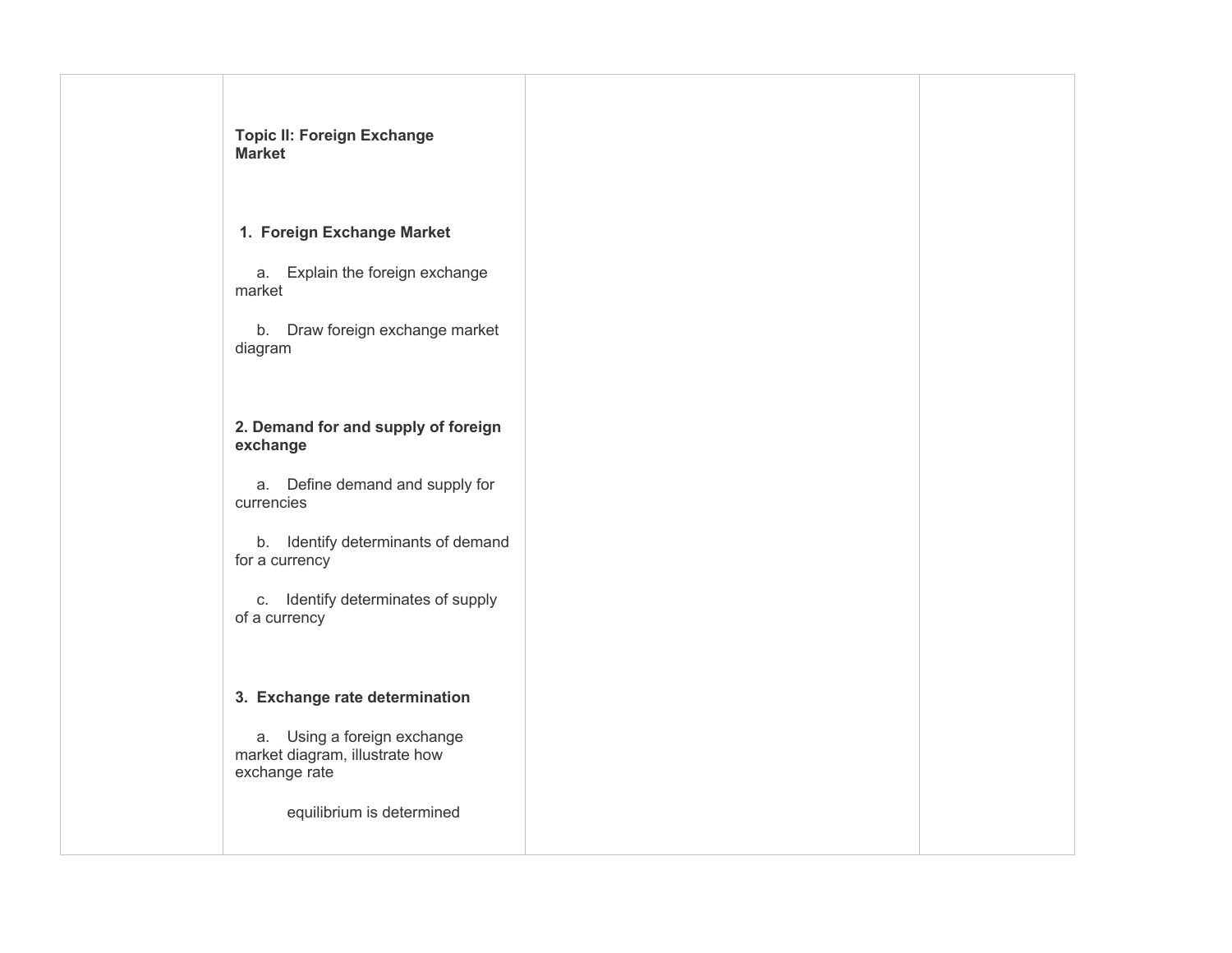| b. Explain the determination of<br>exchange rate determination when<br>demand |  |
|-------------------------------------------------------------------------------|--|
| and /or supply changes                                                        |  |
| 4. Currency Appreciation and<br><b>Depreciation</b>                           |  |
| Explain how market forces and<br>a.<br>government policies affect the demand  |  |
| and supply of currency in foreign<br>exchange markets and lead to currency    |  |
| appreciation and depreciation                                                 |  |
| 5. Net Exports and Capital flows                                              |  |
| a. Explain how currency<br>appreciation or depreciation affect net<br>exports |  |
| b. Explain how changes in net<br>exports and capital flows affect the         |  |
| financial markets and the<br>product (goods) markets                          |  |
|                                                                               |  |
|                                                                               |  |
|                                                                               |  |